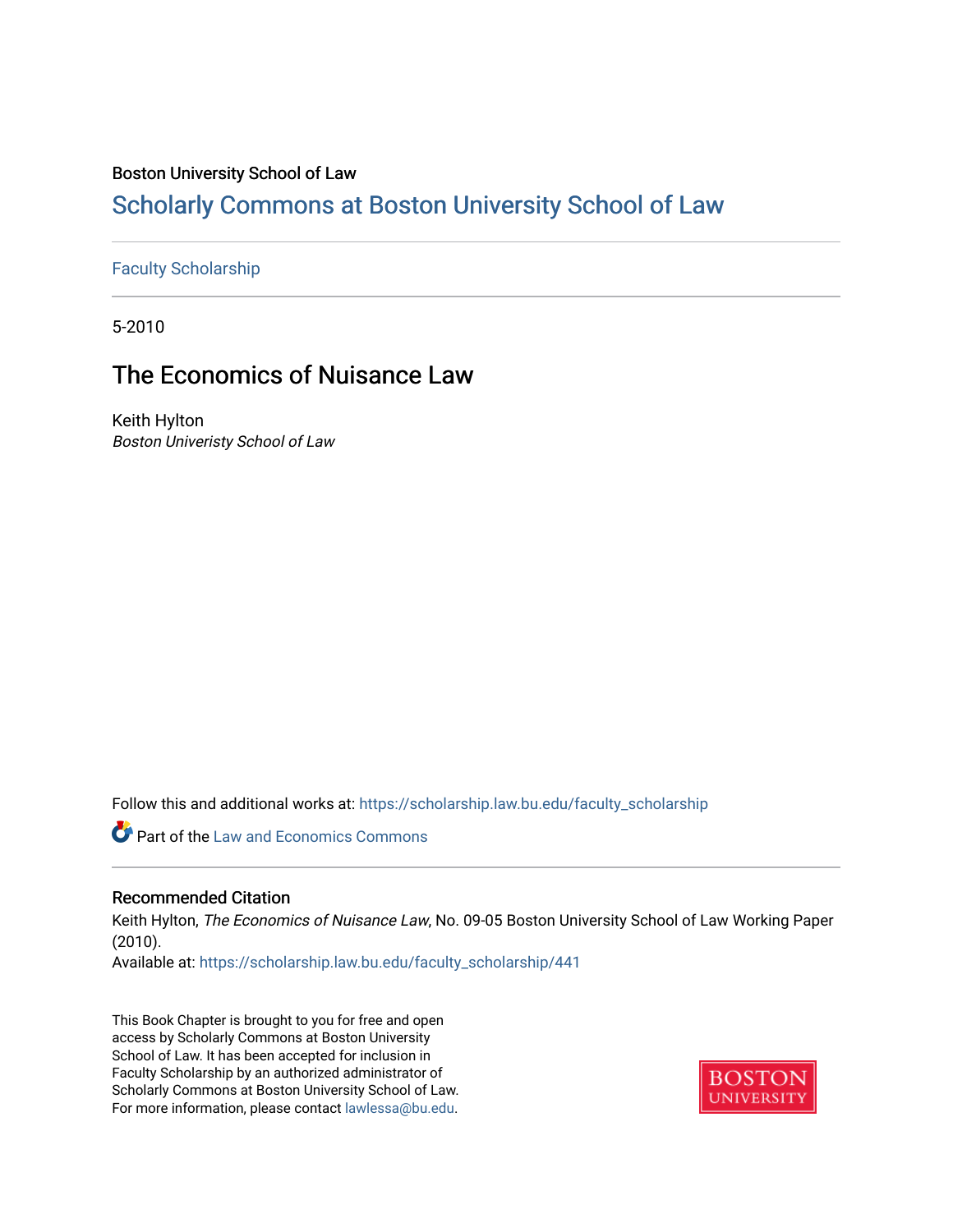

# **THE ECONOMICS OF NUISANCE LAW**

Boston University School of Law Working Paper No. 09-05 Revised May 2010

Keith N. Hylton

This paper can be downloaded without charge at:

http://www.bu.edu/law/faculty/scholarship/workingpapers/2009.html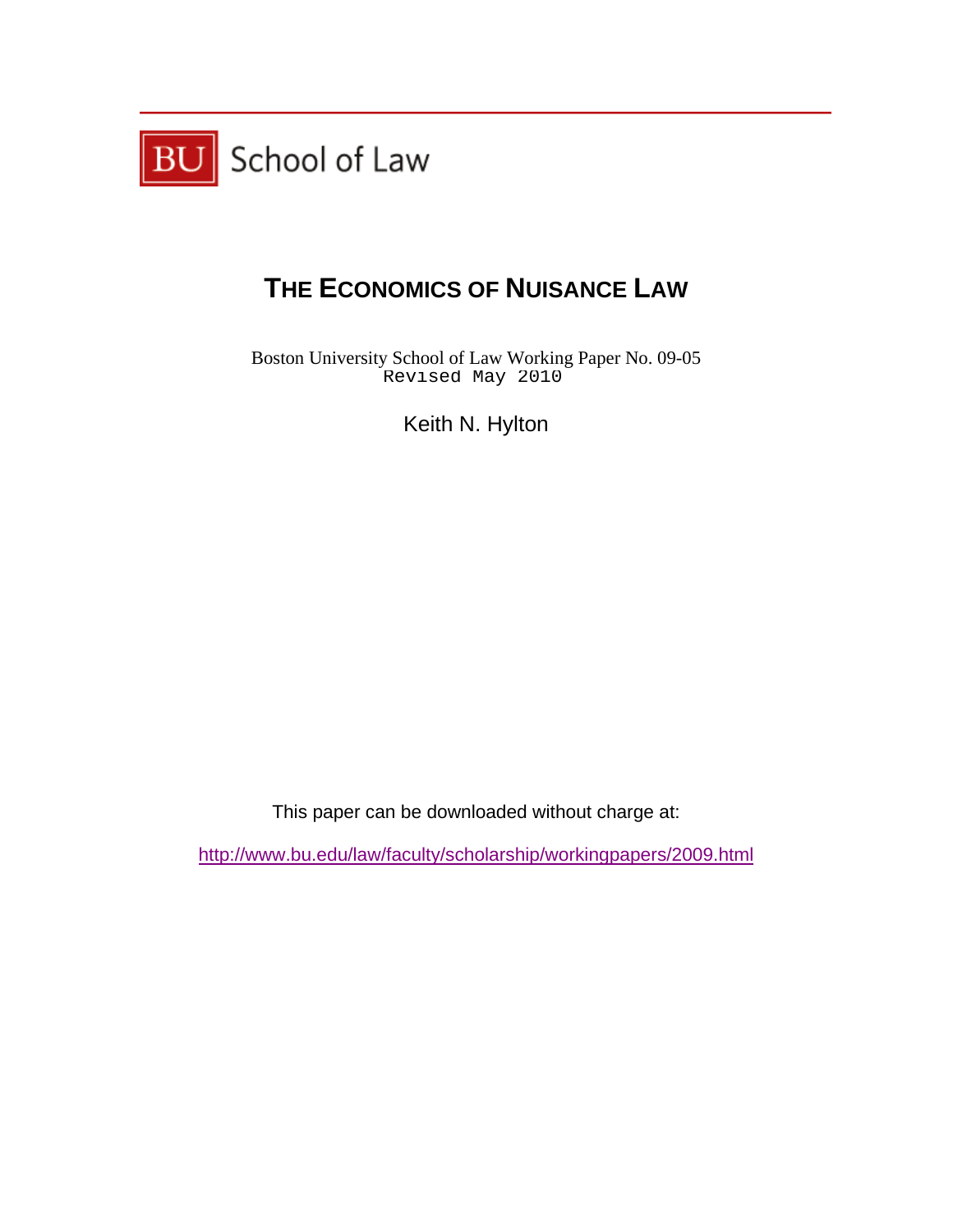The Economics of Nuisance Law

Keith N. Hylton

May 2010

Forthcoming in *Research Handbook on the Economics of Property Law* (K. Ayotte & H. E. Smith, eds., Edward Elgar, 2011)

*Abstract*: Economic analysis of nuisance law can be divided into two branches: the transaction cost model and the externality model. The two models provide a relatively complete positive theory of nuisance law. Under the externality model, nuisance law optimally regulates activity levels. Nuisance law induces actors to choose socially optimal activity levels by imposing liability when externalized costs are far in excess of externalized benefits or not reciprocal to other background external costs. Proximate cause doctrine plays an important role in inducing optimal activity levels.

<u>.</u>

<sup>\*</sup> Honorable Paul J. Liacos Professor of Law, Boston University, **knhylton@bu.edu**. I prepared this paper for the Research Handbook on the Economics of Property Law edited by Kenneth Ayotte and Henry Smith, and it has benefited from their suggestions. Haoqing Zhang provided research assistance. I take responsibility for errors and omissions.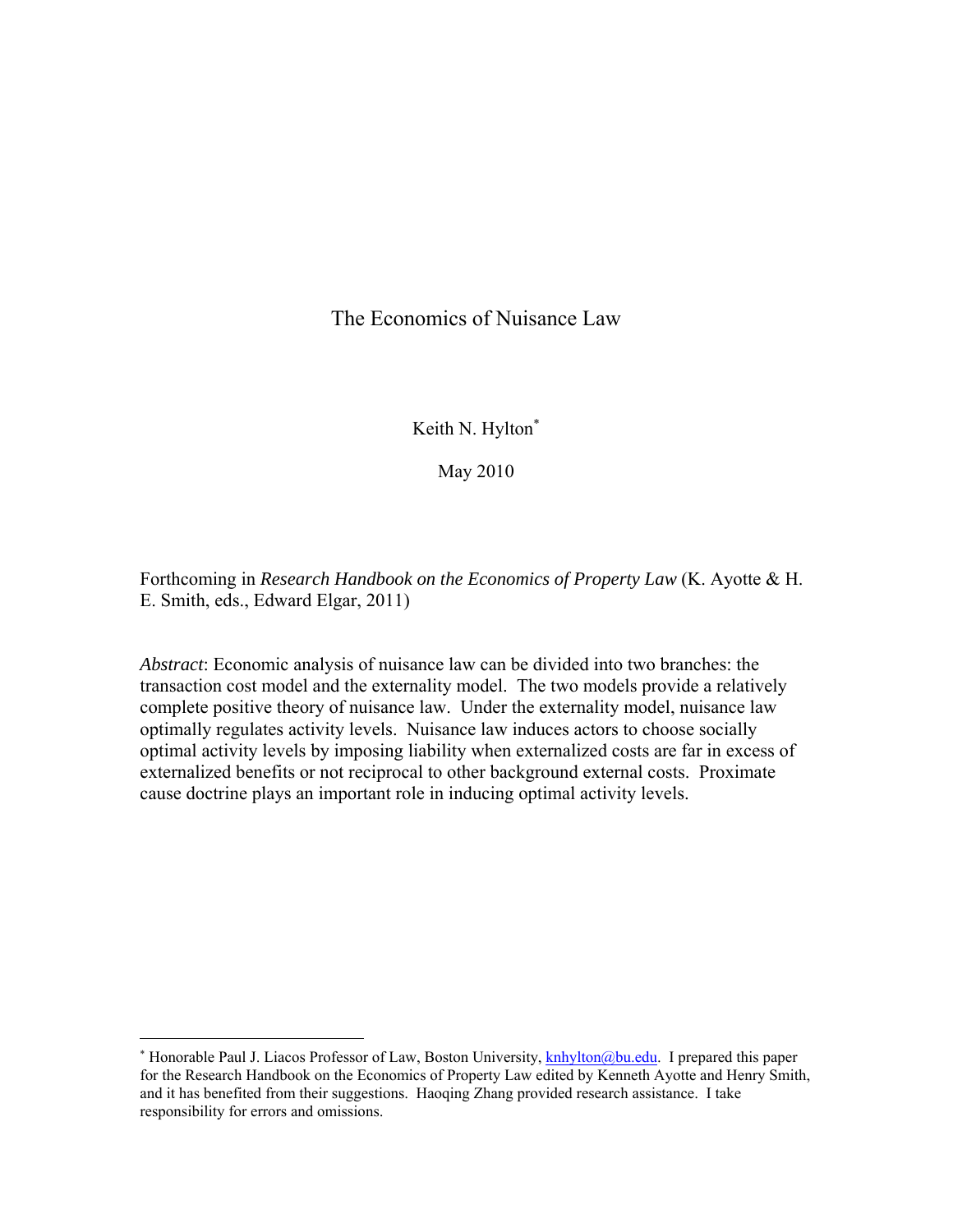#### I. Introduction

Nuisance law has been described as an impenetrable jungle.<sup>1</sup> Judging by the dearth of efforts to codify it in the form of blackletter rules, this appears to have been an opinion shared by most legal scholars.<sup>2</sup> The lack of clearly stated rules has probably delayed attempts to use economics to explain nuisance doctrine.

In spite of this, some efforts have been made to provide an economic theory of nuisance law. Most of those efforts, stemming from  $\text{Coase}^3$  have relied on the theory of transaction costs to explain the functional distinction between nuisance and trespass law.<sup>4</sup> But the core of nuisance doctrine involves balancing tests and limitations on scope that are not easily understood on the basis of transaction cost theory. This paper aims to explain the core doctrines of nuisance law. Instead of transaction cost analysis, I will rely on an approach that I will refer to as the externality model.

In contrast to the traditional legal commentary, I find nuisance law a coherent body of rules that serves an explainable function. Nuisance law optimally regulates activity levels. Nuisance law induces actors to choose socially optimal activity levels by imposing liability when externalized costs are far in excess of externalized benefits or far in excess of background external costs. Proximate cause doctrine plays an important role, in this analysis, in generating optimal activity levels.

II. Economics of Nuisances

1

<sup>&</sup>lt;sup>1</sup> WILLIAM L. PROSSER, HANDBOOK OF THE LAW OF TORTS 571 (1971).

<sup>&</sup>lt;sup>2</sup> One effort to "codify" nuisance doctrine is Section 826 of the Second Restatement of Torts, which says: "An intentional invasion of another's interest in the use and enjoyment of land is unreasonable if:(a) the gravity of the harm outweighs the utility of the actor's conduct, or (b) the harm caused by the conduct is serious and the financial burden of compensating for this and similar harm to others would not make the continuation of the conduct not feasible." Restatement (Second) of Torts: Unreasonableness of Intentional Invasion § 826 (1977). This effort is of questionable value because it refers to the actor's conduct rather than his activity. The reference to conduct could easily lead readers to believe that Section 826 is equivalent to the balancing test observed in negligence law – i.e., the Hand Formula. Moreover, Section 826 implies that strict liability should be applied to any activity that has a nontrivial interference with the plaintiff's use and enjoyment of property. The difficult question in nuisance law is determining how to balance externalized risks and externalized benefits.

 $3$  The economic theory of nuisance doctrine can be traced to its brief treatment by Coase. Ronald H. Coase, *The Problem of Social Cost*, 3 J. L. & ECON. 1 (1960). 4

<sup>&</sup>lt;sup>4</sup> The first detailed examination of the economics of nuisance law is that of Merrill, see Thomas W. Merrill, *Trespass, Nuisance, and the Costs of Determining. Property Rights*, 14 J. LEG. STUD. 13 (1985). Building on Coase, Merrill provides a transaction-cost theory of nuisance law. The transaction cost analysis is also rooted at least in part in the property-versus-liability rule analysis of Calabresi and Melamed, see Guido Calabresi & A Douglas Melamed, *Property Rules, Liability Rules, and Inalienability: One View of the Cathedral*, 85 HARV L. REV 1089 (1972). More recently, the transaction cost theory has been extended by Henry Smith, see Henry E. Smith, *Exclusion and Property Rules in the Law of Nuisance*, 90 VA. L. REV. 965 (2004). The transaction-cost approach is essential for understanding the reasons trespass law cannot serve as a functional substitute to nuisance law. However, the doctrines of nuisance law reflect considerations that go beyond the transaction cost theory.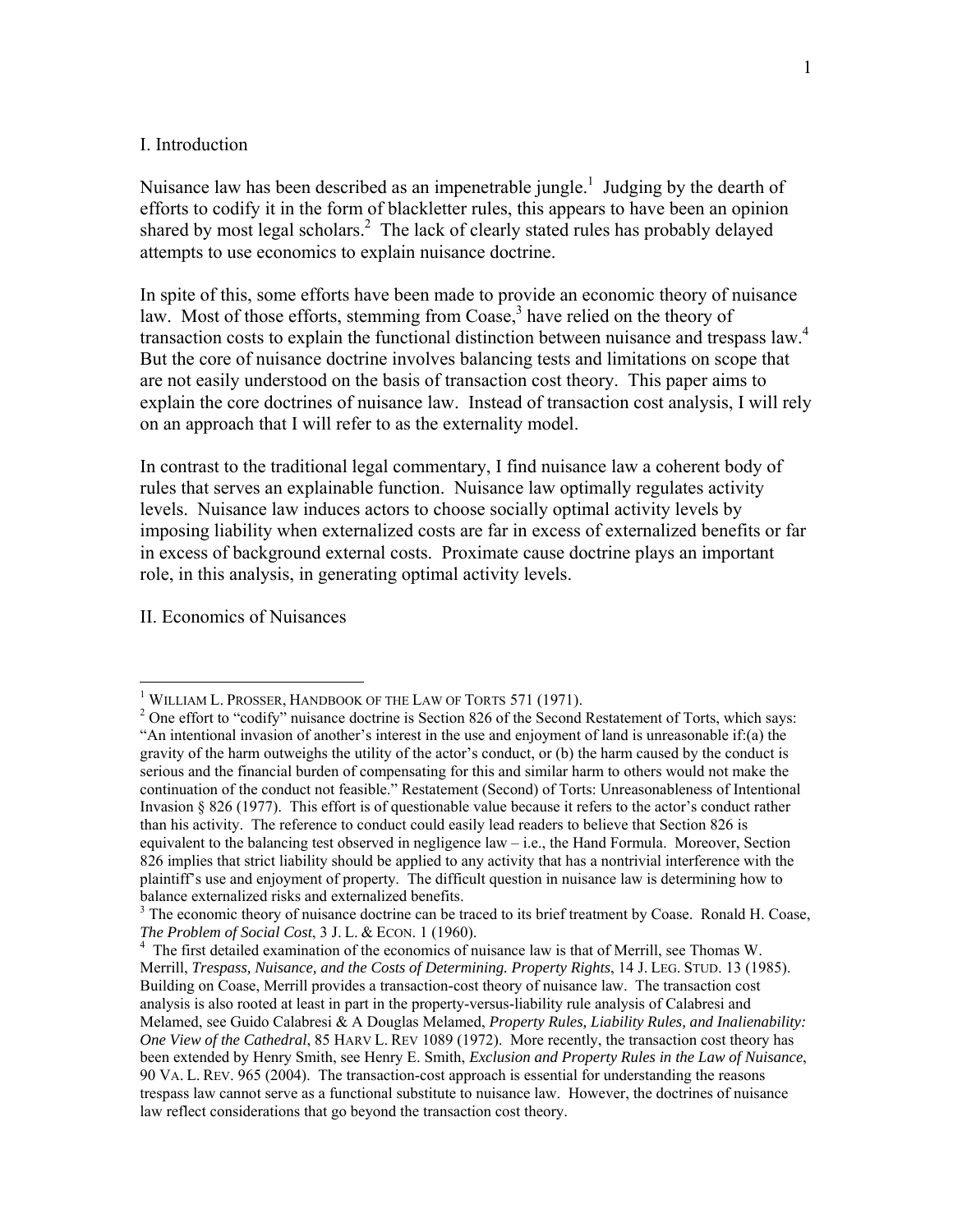The literature on the economics of nuisance law can be divided into two branches. One is the *transaction cost framework*, which began with Coase's discussion of nuisance in his famous article on transaction costs and resource allocation.<sup>5</sup> The transaction cost approach emphasizes the functional differences between nuisance and trespass law, and provides a positive theory of the boundary between nuisance and trespass. $\delta$  It has also been applied to explain the law on priority ("coming to the nuisance").<sup>7</sup>

The other branch of work on the economics of nuisance law can be labeled the *externality model*, which focuses on the regulatory function of nuisance law.<sup>8</sup> The externality approach offers a sparse model of the function of nuisance liability, and a positive theory of the core doctrines of nuisance. The core doctrines examined under the externality model are those of intent, reasonableness, and proximate cause.

While the transaction cost model explains why nuisance law may be socially preferable to trespass law under certain conditions, the externality model attempts to explain the specific features of nuisance law. Alternatively, one could say that the transaction cost model addresses the boundary of nuisance law; explaining matters such as the choice between trespass and nuisance, the exclusion of liability for aesthetic disturbances, and rules on priority. The externality model addresses the law's function within the boundary.

Because I will examine the core nuisance rules here, I will focus on the externality model. The transaction cost models will be discussed as comparison points and largely in the margins. The distinction between activity and care levels is the starting point for the externality model.

#### A. Activity Levels, Care Levels, and Externalities

The law and economics literature distinguishes care and activity levels.<sup>9</sup> The care level refers to the level of instantaneous precaution that an actor takes when engaged in some activity. For example, an actor can take more care while in the activity of driving by moderating his speed or looking more frequently to both sides of the road. The activity level refers to the actor's decision with respect to the frequency or location of his activity.

<sup>&</sup>lt;sup>5</sup> Coase, supra note 3.

<sup>6</sup> Merrill, supra note 4; Smith, supra note 4.

<sup>7</sup> Donald A. Wittman, *First Come, First Served: An Economic Analysis of "Coming to the Nuisance"*, 9 J. LEG. STUD. 557 (1980); Christopher M. Snyder and Rohan Pitchford, *Coming to the Nuisance: An* 

*Economic Analysis from an Incomplete Contracts Perspective*, 19 J. LAW, ECON. & ORG. 491 (2003). Keith N. Hylton, *A Missing Markets Theory of Tort Law*, 90 NW. U. L. REV. 977 (1996); Hylton, *A Positive Theory of Strict Liability*, 4 REV. LAW & ECON. 153 (2008). Many of the arguments in this paper are drawn from Keith N. Hylton, *The Economics of Public Nuisance and the New Enforcement Actions*, 18 SUPREME COURT ECONOMIC REVIEW 43 (2010). The notion that liability rules can be used to control externalities has been well understood for a long time in the law and economics literature, see, e.g., A. Mitchell Polinsky, *Controlling Externalities and Protecting Entitlements: Property Right, Liability Rule, and Tax-Subsidy Approaches*, 8 J. LEG. STUD. 1 (1979). The externality (or missing markets) model uses this basic insight to understand the specific nuisance law rules.

<sup>9</sup> See Steven Shavell, *Strict Liability Versus Negligence*, 9 J. LEG. STUD. 1 (1980).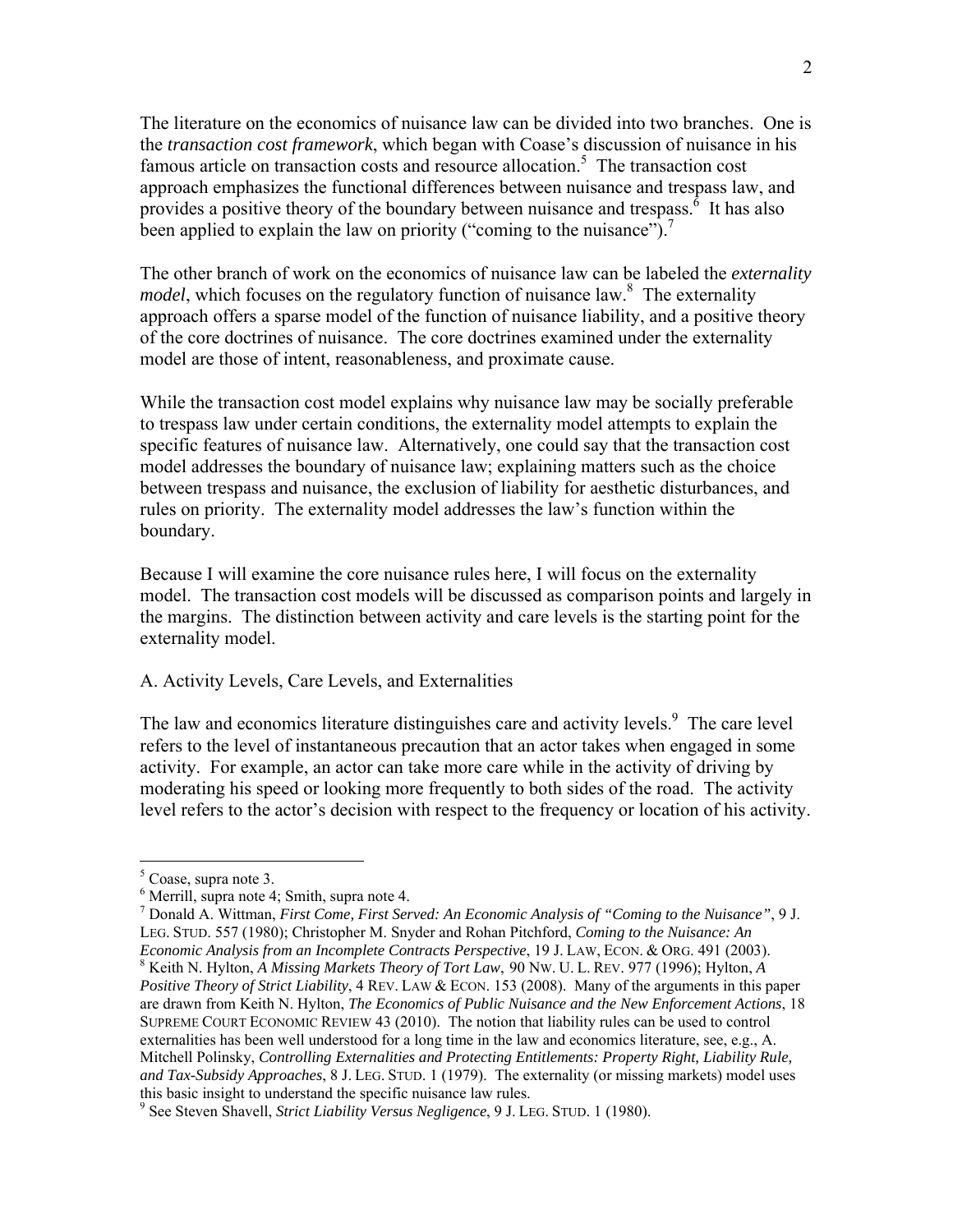If, for example, the activity of concern is driving, it can be reduced by driving less frequently.

The invasions associated with nuisance law can be viewed as external costs associated with activity level choices. Consider, for example, a manufacturer who dumps toxic chemicals into the water as a byproduct of its manufacturing activity. Suppose the manufacturer is taking the level of care required by negligence law (reasonable care), and, in spite of this, the manufacturing process leads to some level of discharge of toxic chemicals. In this case, the environmental harm is a negative externality associated with the manufacturer's activity level choice.

Whether we are considering the activity of driving a car or that of manufacturing, the model examined here is of activities that impose external costs on society even when they are carried out with reasonable care. The question I consider is how the law can regulate activity levels in a way that leads to socially optimal decisions. I will argue that nuisance law appears to accomplish this goal.

I assume in the model below that there are two liability rules that can be applied to actors, strict liability and negligence.<sup>10</sup> Under either rule, actors are assumed to take reasonable care.

#### B. The Economics of Activity Level Choices

 $\overline{a}$ 

For any activity, the actor engaged in it will set his privately optimal level at the point which maximizes his utility from that activity. That means the actor will consider the benefits he derives from the activity as well as the costs, and choose a level at which the excess of private benefits over private costs is at its maximum. If  $b(y)$  represents the private benefit enjoyed by the actor at activity level *y*, and *c*(*y*) represents the private cost, the actor will increase his activity level until

$$
b'(y) = c'(y) , \qquad (1)
$$

where  $b'(y)$  represents the marginal private benefit (*MPB*) to the actor and  $c'(y)$  represents the marginal private cost (*MPC*). The actor's privately optimal activity level choice is given by the intersection of *MPB* and *MPC* in Figure 1 (point *A*).<sup>11</sup>

<sup>&</sup>lt;sup>10</sup> The model in this paper builds on a simpler model developed in Hylton, *Positive Theory*, supra note 8. By distinguishing incentives under strict liability and under negligence, the model is sufficiently general to be applied to trespass law. However, I will focus on nuisance law. This focus can be justified by the assumption that the invasions (externalities) examined here are of the type generally falling under nuisance doctrine – such as smoke, noise, odors, etc.

 $11$  Figure 1 assumes that marginal benefits diminish as the actor increases his activity level, which implies that the marginal private benefit schedule can be represented by a downward sloping line. Marginal private benefits decline because the actor gains less in utility from an additional unit of the activity as his activity level expands. The marginal private cost schedule is assumed to increase as the actor increases his level of activity (see *MPC* in figure 1).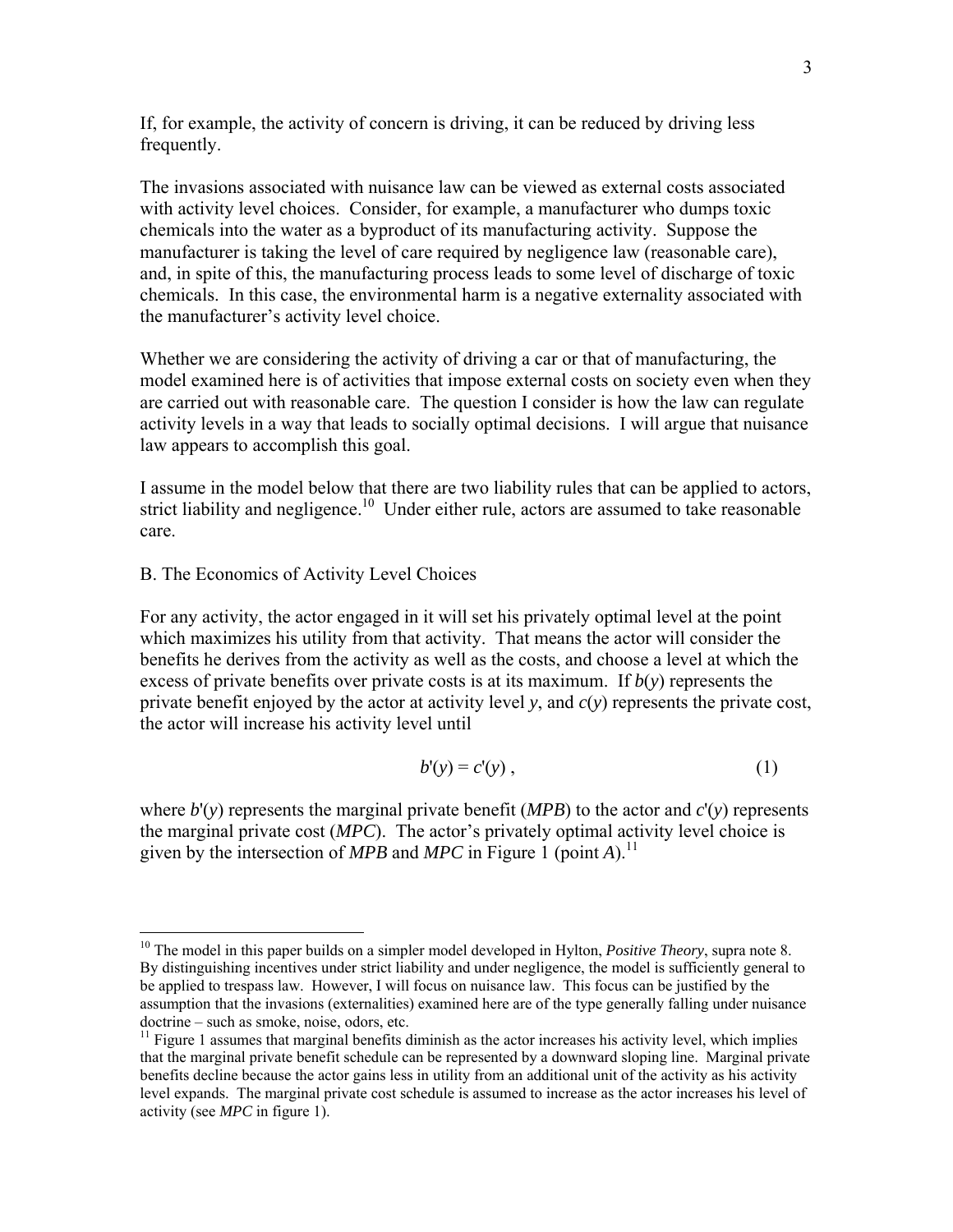There are negative externalities (or external costs) associated with many activities. Suppose the activity is driving. With each mile driven, the actor imposes some risk of harm from an accident or from pollution on the public in general. Or, if the activity is manufacturing, with each widget produced, a manufacturer who discharges chemicals in the water imposes clean-up costs on others. The marginal social cost of the actor's activity is simply the sum of the marginal private cost and the marginal external cost imposed on society. Thus if  $v(y)$  represents the external cost of the activity, the marginal social cost (*MSC*) is  $c'(y) + v'(y)$ .

1. Cost and Benefit Externalization: Single Activity Model

There may be benefits to society generated by the actor's activity. For example, the provision of water to a building, even when carried out with great care, puts the tenant's property at risk of damage from escaping water, but also benefits society by enhancing sanitation.<sup>12</sup> Similarly, providing internet service to a home puts the resident's computer at risk through the transmission of computer viruses, but also enhances the spread of information across society.13 And consider driving again. If the number of drivers increases from one to two, both drivers will have the added safety that if anything goes wrong on the road (e.g., a car falls into a pothole), they will find someone who can help them or call for help.

The marginal social benefit is the sum of the marginal private benefit and the marginal external benefit of an additional unit of activity. Thus, if *z*(*y*) represents the external benefit, the marginal social benefit (*MSB*) is  $b'(y) + z'(y)$ .

The final step of this economic analysis of activity level choices is to consider the differences between private and social incentives. Social welfare is optimized when

$$
b'(y) + z'(y) = c'(y) + v'(y) . \tag{2}
$$

The level of activity that satisfies the social optimality condition may differ from the privately optimal level. The socially and privately optimal activity levels will be the same if the cost and benefit externalities are equal; that is,  $v'(y) = z'(y)$ . If the external cost exceeds the external benefit at all activity levels,  $v'(y) > z'(y)$ , then the privately optimal activity choice will exceed the socially optimal level; and the converse holds as well. $^{14}$ 

Figure 1 can be used to elaborate. Consider the case of low and roughly equivalent externalities on both the cost and benefit sides, as shown in by *MSC (low externality)* and *MSB (low externality)*. The socially optimal level of activity, which equates the marginal

<sup>1</sup>  $12$  See Rickards v. Lothian [1913] A.C. 263.

<sup>&</sup>lt;sup>13</sup> See Keith N. Hylton, *Property Rules, Liability Rules, and Immunity: An Application to Cyberspace*, 87 **B.U. L. REV.** 1 (2007).

 $<sup>14</sup>$  All externalities are real or technological externalities in this analysis. Moreover, I assume that all</sup> externalities are relevant in the sense of Buchanan and Stubblebine, see James M. Buchanan and William C. Stubblebine, *Externality*, 29 ECONOMICA 371-84 (1962).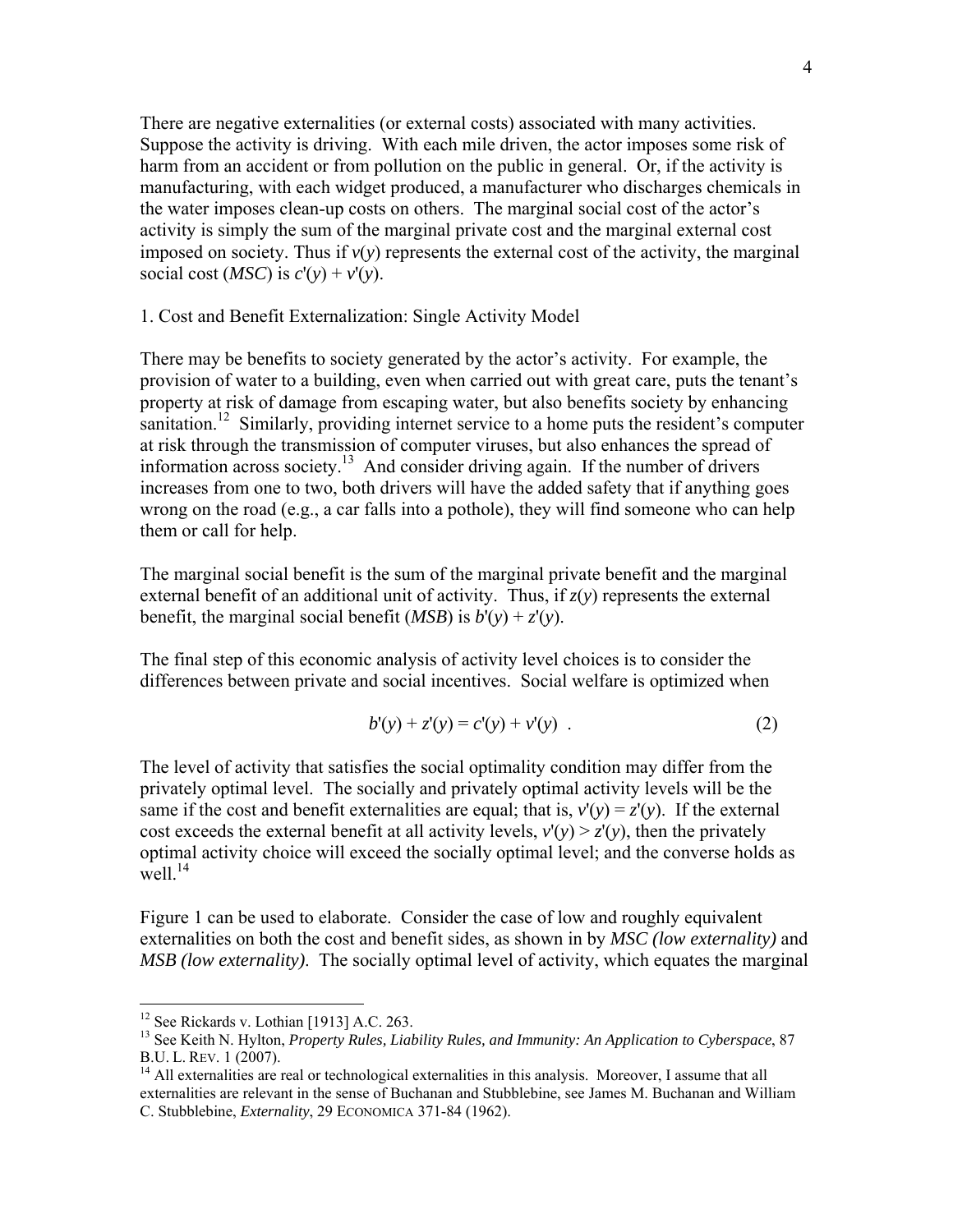social benefit and the marginal social cost, is found at the point *B* in Figure 1. The socially optimal level of activity (*B*) is roughly the same as the privately optimal level of activity (*A*). The reason is that the modest positive and negative externalities cancel each other out.

Consider the case of high externality on the cost side and low externality on the benefit side, as shown by the intersection of the *MSC (high externality)* and *MSB (low externality)*, or point *C* in Figure 1. Now there is a wide divergence between the privately optimal level of activity (*A*) and the socially optimal level of activity (*C*). In this case it appears desirable for the government to intervene to reduce the level of activity. Indeed, in the case of very high externality on the cost side (*MSC (very high externality)*) it may be desirable to shut down the activity completely.

Finally, consider the case of low externality on the cost side and high externality on the benefit side, as shown at point *D* in Figure 1. The privately optimal level of activity  $(A)$ is substantially below the socially optimal level (*D*). The law should intervene to increase the level of activity.

2. Cross Externalization of Costs and Benefits: Dual Activity Model

In many settings, actors cross externalize benefits and risk. For example, on the roads, drivers impose accident risks on each other even when driving with reasonable care. In addition, drivers may externalize benefits. The presence of other drivers may reduce some risks to certain drivers – e.g., the risk of being stranded by the side of the road may be lower if other drivers are present. The same may be true in a more general sense of neighboring activities. The noise from one factory may at times disturb the work of a neighboring business. But the factory's presence may draw suppliers, employees, and customers to the area, to the benefit of other local businesses.<sup>15</sup> Agglomeration externalities may make particular locations ideal for certain industries, even in the presence of substantial external costs.<sup>16</sup>

Consider two actors *S* and *T*. In the case of risk externalization, the activity total cost function for their activities can be represented as

$$
c(yS) + c(yT) + V(yS, yT)
$$
\n(3)

where  $V(y_S, y_T)$  represents the total externalized social cost of both of their activities.

For example,  $V(y_S, y_T)$  might represent the costs imposed on society by a cloud of pollution that results directly from the activities of *S* and *T*. Alternatively,  $V(y_S, y_T)$  could represent the costs to society from specific and independent invasions from *S* to *T* and vice versa. For example, *S* may emit noise that disturbs *T*, and *T* may emit a cloud of black smoke over *S*'s property.

1

<sup>&</sup>lt;sup>15</sup> Paul Krugman, *Increasing Returns and Economic Geography*, 99 J. POL. ECON. 483 (1991).<br><sup>16</sup> These aspects of the economics of cities have been recognized in the nuisance case law, see Gilbert v. Showerman, 23 Mich. 448 (1871).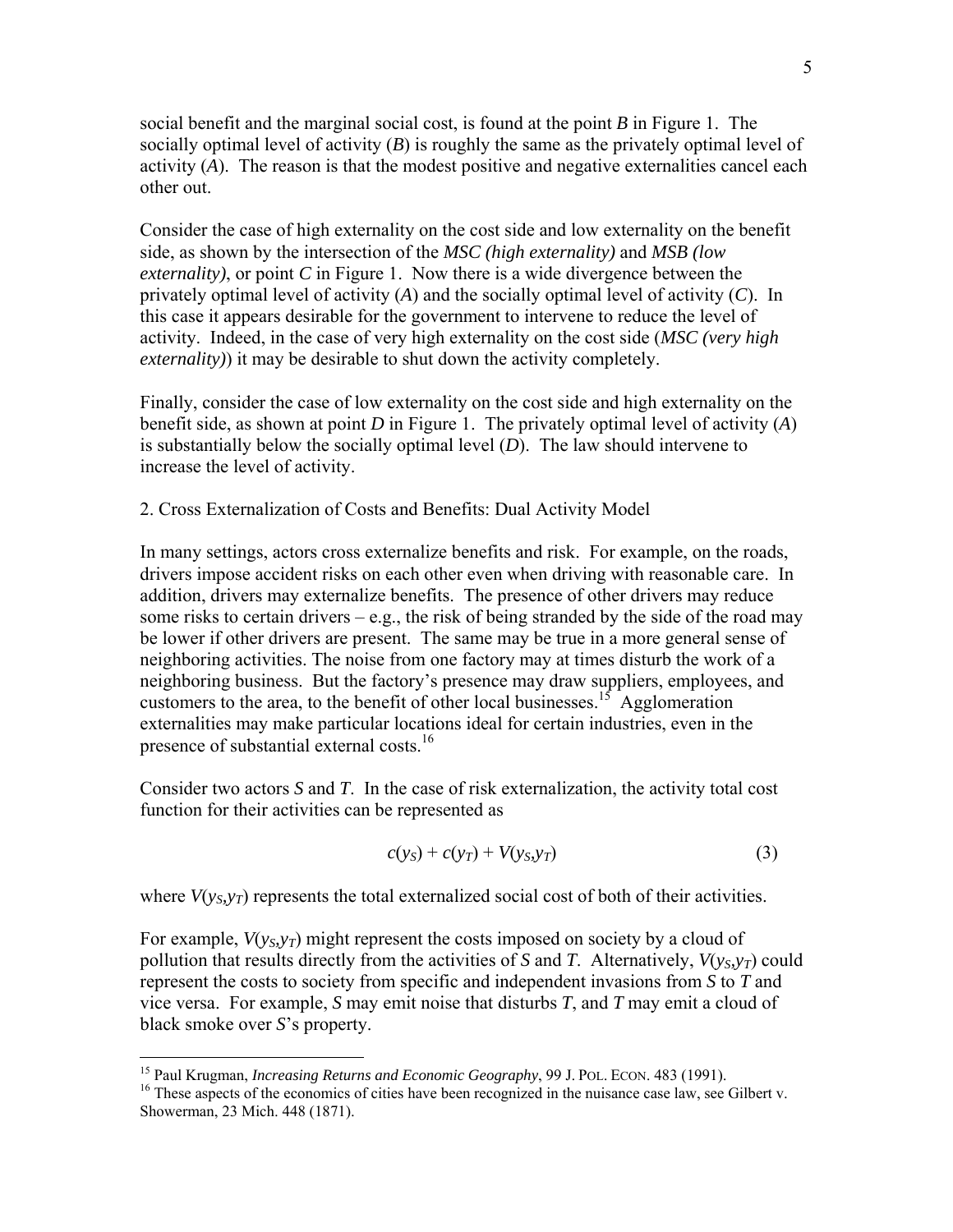The total social cost of activity can be broken down as follows:

$$
c(y_S) + c(y_T) + v_S(y_S, y_T) + v_T(y_S, y_T)
$$
\n(4)

where  $v_S(y_S, y_T)$  represents the portion of the total externality cost borne by *S* and  $v_T(y_S, y_T)$ represents the total of the externality cost borne by *T*. Return to the example of pollution. The breakdown in (4) assumes that the total cost of pollution is borne by *S* and *T* alone, so the total cost can be decomposed into the portions borne by both. The pollution example is complicated because it may be difficult to disentangle the specific contributions of *S* and *T* to the general harm. The alternative example of independent cross-externalization (e.g., *S* emits noise, *T* emits smoke) is simpler, because the specific contributions are easily identified and separated.

To simplify the discussion, assume we are dealing with a case of independent cross externalization – i.e., *S* emits noise that disturbs *T*, and *T* emits smoke that disturbs *S*. In this case, the total social cost of the activity can be represented as

$$
c(y_S) + c(y_T) + v_{TS}(y_S, y_T) + v_{ST}(y_S, y_T)
$$
\n(5)

where  $v_{ST}$  represents the cost (or risk) externalized from *S* to *T* as a function of both activity levels and  $v_{TS}$  represents the cost externalized from  $T$  to  $S$ . Assuming, for simplicity, that no benefits are externalized, the privately optimal activity level for *S* will be determined by the condition

$$
b'(y_s) = c'(y_s) + \frac{\partial v_{TS}}{\partial y_s} \quad , \tag{6}
$$

and a similar result holds for actor *T*. It should be clear that both actors will constrain their activity levels more than in the single activity case considered above, because they will take into account the risks they personally incur when increasing activity. If the benefit and cost functions are the same for both actors, and  $\partial v_{TS}/\partial y_S = \partial v_{ST}/\partial y_T$ , they will choose the same activity levels.

In the absence of externalized benefits, the privately optimal activity levels will be greater than the socially optimal levels. This is easy to see because the socially optimal activity level will be determined by:

$$
b'(y_s) = c'(y_s) + \frac{\partial v_{rs}}{\partial y_s} + \frac{\partial v_{sr}}{\partial y_s} \quad . \tag{7}
$$

As long as the cost externalized by *S* to *T* is responsive to changes in *S*'s activity level, *S* will choose an activity level that is too high from society's perspective.

If benefits are externalized, then it is no longer clear that the privately optimal activity levels are socially excessive. Whether the privately optimal activity levels coincide with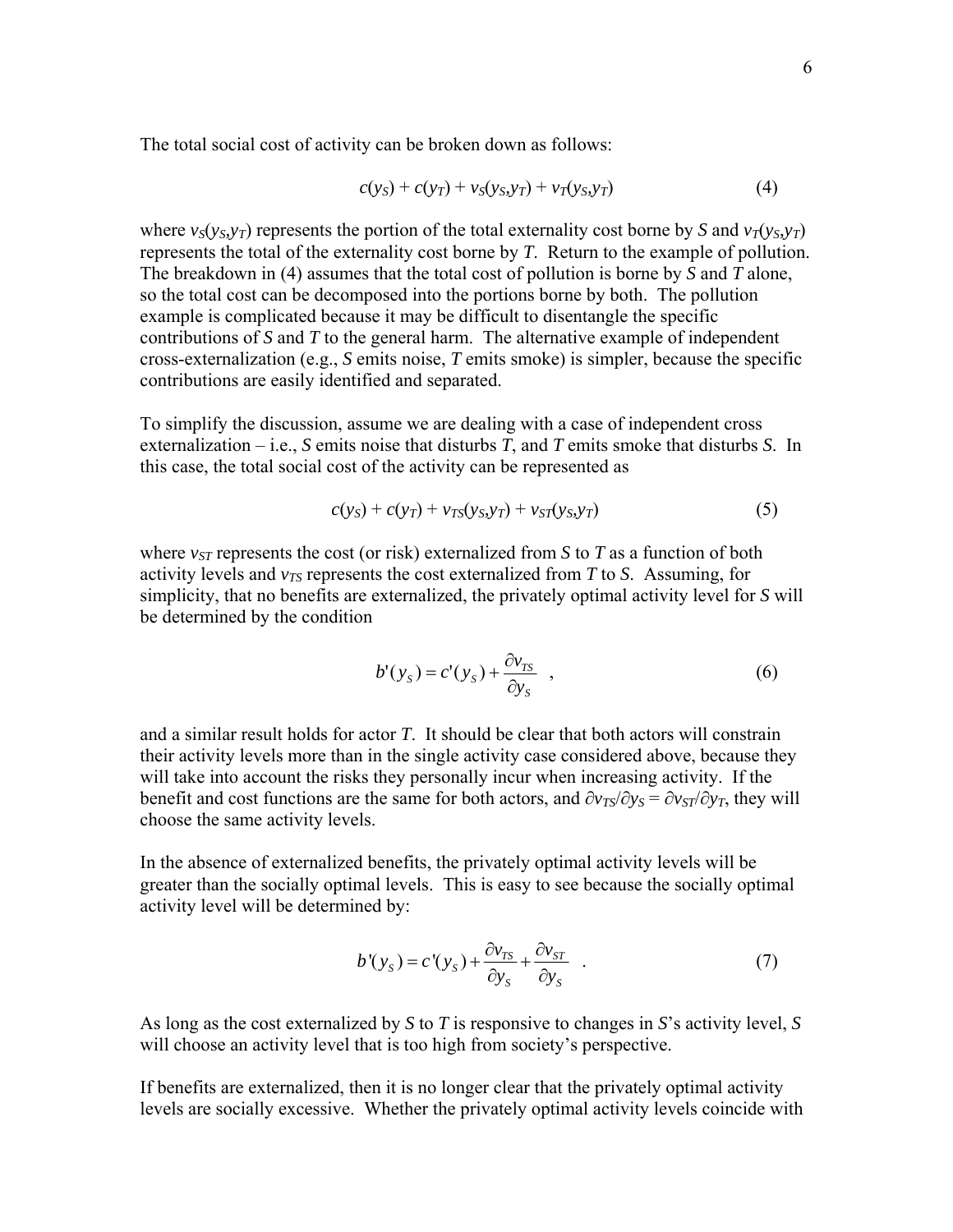the socially optimal levels depends on the relationship between externalized benefits and externalized costs. In the case of externalized benefits, the privately optimal activity level will be determined by the condition

$$
b'(y_s) + \frac{\partial z_{TS}}{\partial y_s} = c'(y_s) + \frac{\partial v_{TS}}{\partial y_s} \quad , \tag{8}
$$

where  $z_{TS}$  represents the benefit externalized from  $T$  to  $S$  (assuming an independent crossexternalization setting). The socially optimal level of activity is determined by the condition

$$
b'(y_s) + \frac{\partial z_{rs}}{\partial y_s} + \frac{\partial z_{sr}}{\partial y_s} = c'(y_s) + \frac{\partial v_{rs}}{\partial y_s} + \frac{\partial v_{sr}}{\partial y_s}.
$$
 (9)

It should be clear that the level of activity that satisfies the private optimality condition may differ from the level that satisfies the social optimality condition.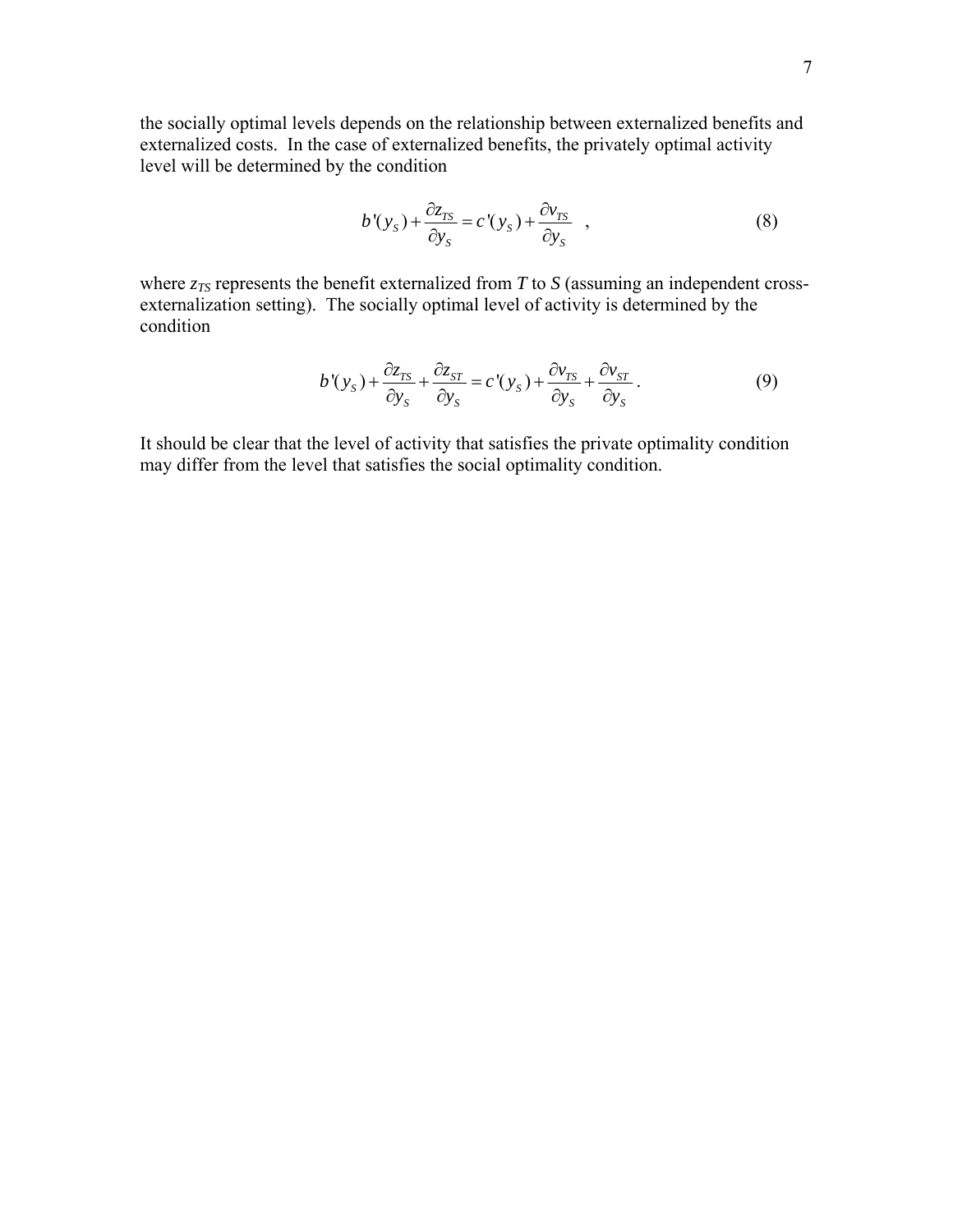

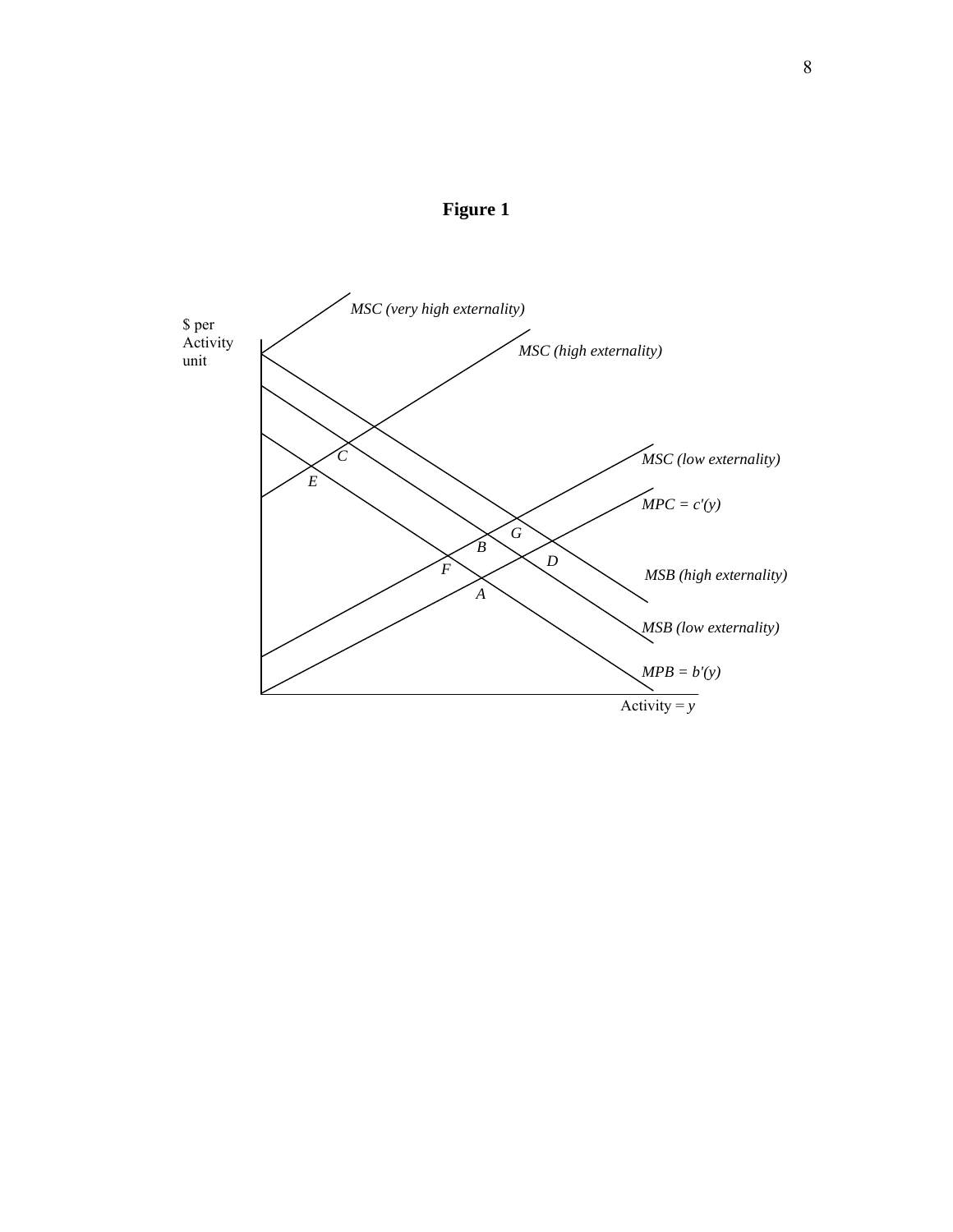# C. Law

 $\overline{a}$ 

Since the actors are assumed to be taking reasonable care, the negligence rule cannot influence their activity level choices. The negligence rule holds the actor liable only when he fails to take reasonable care. Since the actors are assumed to have taken reasonable care, the negligence rule will not lead to any findings of liability.<sup>17</sup>

Strict liability has the property that it imposes liability on actors even when they have taken reasonable care. The legal system can influence activity levels through imposing strict liability. In this part, I will examine the conditions under which strict liability leads to optimal activity levels.

#### 1. Single Activity Case

Consider the case in which externality is high on the cost side and low on the benefit side. The socially optimal scale in this case is point *C* in Figure 1. In the absence of strict liability, the privately optimal scale is point *A*. Imposing strict liability on the actor is probably desirable in this case. When strict liability is imposed on the actor, his marginal private cost schedule becomes equivalent to the marginal social cost schedule. In the case of high externality on the cost side coupled with low externality on the benefit side, the actor's privately optimal activity level under strict liability will be point *E*. It is not the socially optimal level, which is at point  $C$ , but it is close. Social welfare will most likely be improved by using liability to lead the actor to choose level *E* rather than the socially excessive level *A*. I will argue below that proximate cause doctrine serves to adjust the activity level to the socially optimal point.

Now consider the case in which externality is low both on the cost and on the benefit side. The socially optimal scale of activity is associated with point *B*. The privately optimal level of activity is associated with point *A*. These are the same activity levels. If strict liability is imposed on the actor, it will reduce his activity level below the socially optimal scale, and therefore reduce social welfare.18 Strict liability will lead him to choose the scale *F*, which is below the socially optimal scale.

It follows from the foregoing that *strict liability is desirable in the single activity case only when the external costs of the activity substantially exceed the external benefits associated with the activity*. In this case imposing strict liability reduces activity levels to

 $17$  This assumes courts operate without error and that litigation is not costly. If courts make mistakes and litigation is costly, compliance with the negligence standard does not reduce liability costs to zero. On litigation costs and judicial error, see Keith N. Hylton, *Costly Litigation and Legal Error under Negligence*, 6 J. LAW, ECON. & ORG. 433 (1990).<br><sup>18</sup> One could say that the externality is irrelevant, in the sense of Buchanan and Stubblebine, *supra* note 10,

because the net marginal effect on the third party is zero (note that the marginal negative externality is just balanced off by the marginal positive externality). Alternatively, one could view this analysis as an exercise in "second best theory". Intervention to correct a market failure is sometimes ill-advised under second-best theory because the negative externality created by an actor may be offset by a positive externality (perhaps on another market). On the theory of second best, see Richard G. Lipsey and Kelvin Lancaster, *The General Theory of Second Best*, 24 REV. ECON. STUD. 11 (1956).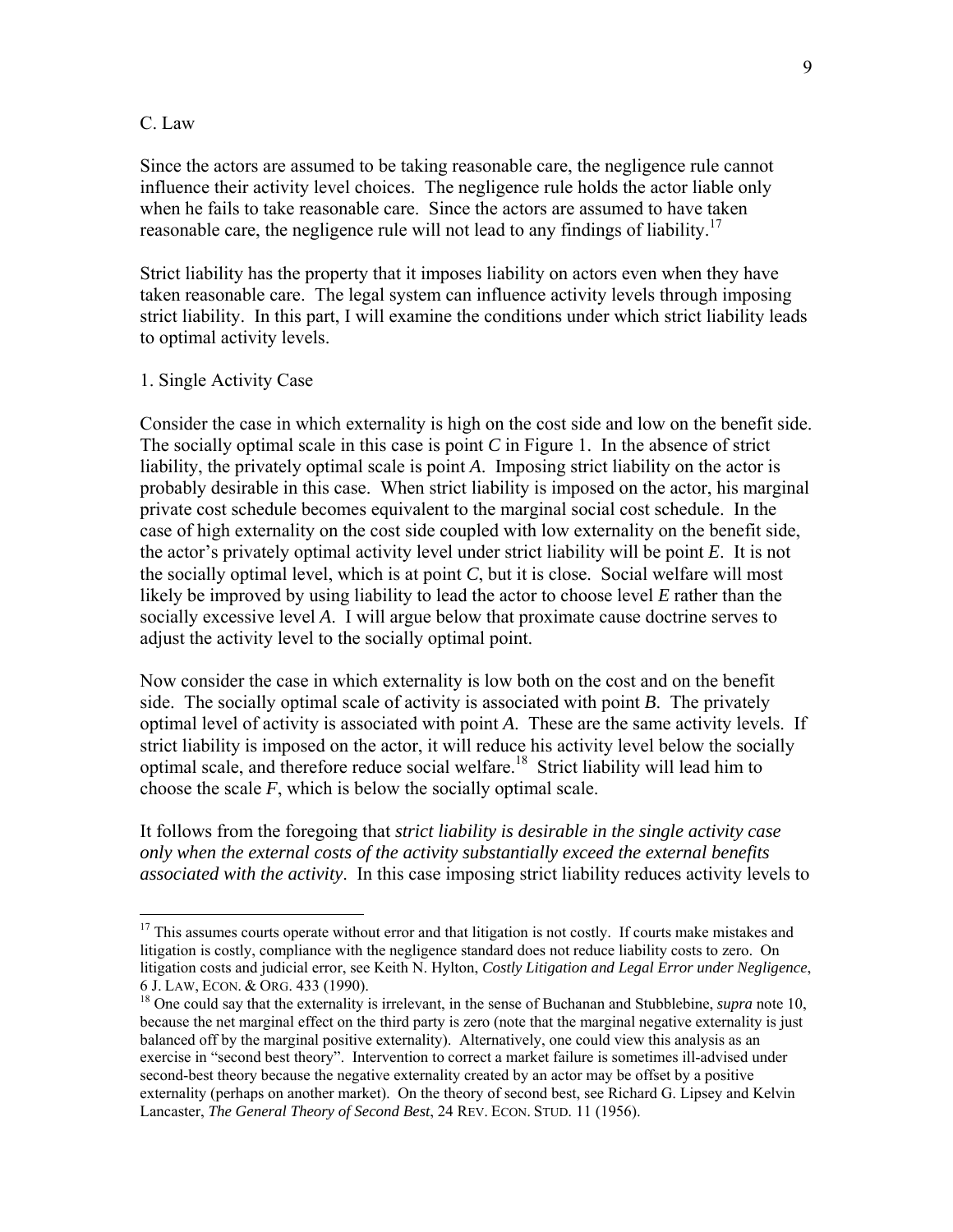a point that is closer to the socially optimal scale than would be observed under the negligence rule. When the external benefits are roughly equal to or greater than the social costs associated with the activity, strict liability is not socially desirable.

#### 2. Dual Activity Case

1

To simplify, assume there are no external benefits. When negligence is the legal rule that applies, the privately optimal level of activity in the cross externalization model is given by condition (6).

When strict liability is the legal rule, the privately optimal level of activity will depend on the type of strict liability rule adopted. Suppose the law adopts a rule of symmetric strict liability, which holds both *S* and *T* strictly liable for harms. Under the symmetric strict liability rule, the privately optimal activity level for actor *S* is determined by:

$$
b'(y_s) = c'(y_s) + \frac{\partial v_{ST}}{\partial y_s} \quad . \tag{10}
$$

Note, comparing (6) and (10), that strict liability and negligence lead to the same activity levels if

$$
\frac{\partial v_{ST}}{\partial y_s} = \frac{\partial v_{TS}}{\partial y_s} \tag{11}
$$

In other words, as long as the harm externalized by *S* to *T* is the same as the harm externalized by *T* to *S*, strict liability and negligence result in the same privately optimal activity levels. When the actors cross externalize reciprocal harms, strict liability and negligence result in the same activity levels.

This generates the following *Reciprocal Harm Theorem*: *when the costs externalized by two actors to each other are reciprocal*, *strict liability is not socially preferable to negligence*. 19 The reason is that under strict liability, you will pay for harms to others, while under negligence (again, everyone is complying with the negligence standard in this model) you will pay for only for the harms you suffer. Since those harms are the same, activity levels will not differ under the two regimes.

Given the condition governing socially optimal activity in (7), it should be clear that neither (symmetric) strict liability nor negligence will lead to socially optimal care. Still, if  $\partial v_{TS}/\partial y_S$  is substantially less than  $\partial v_{ST}/\partial y_S$ , then it follows that strict liability will generate an activity level for *S* that is closer to the socially optimal level than will the negligence rule. This suggests that if *S* externalizes much more cost to *T* than *T* externalizes to *S*, strict liability will be socially preferable to negligence.

<sup>19</sup> On the "reciprocal harm" proposition, see Hylton, *Missing Markets*, 1996; Hylton, *Positive Theory*, 2008; supra note 6.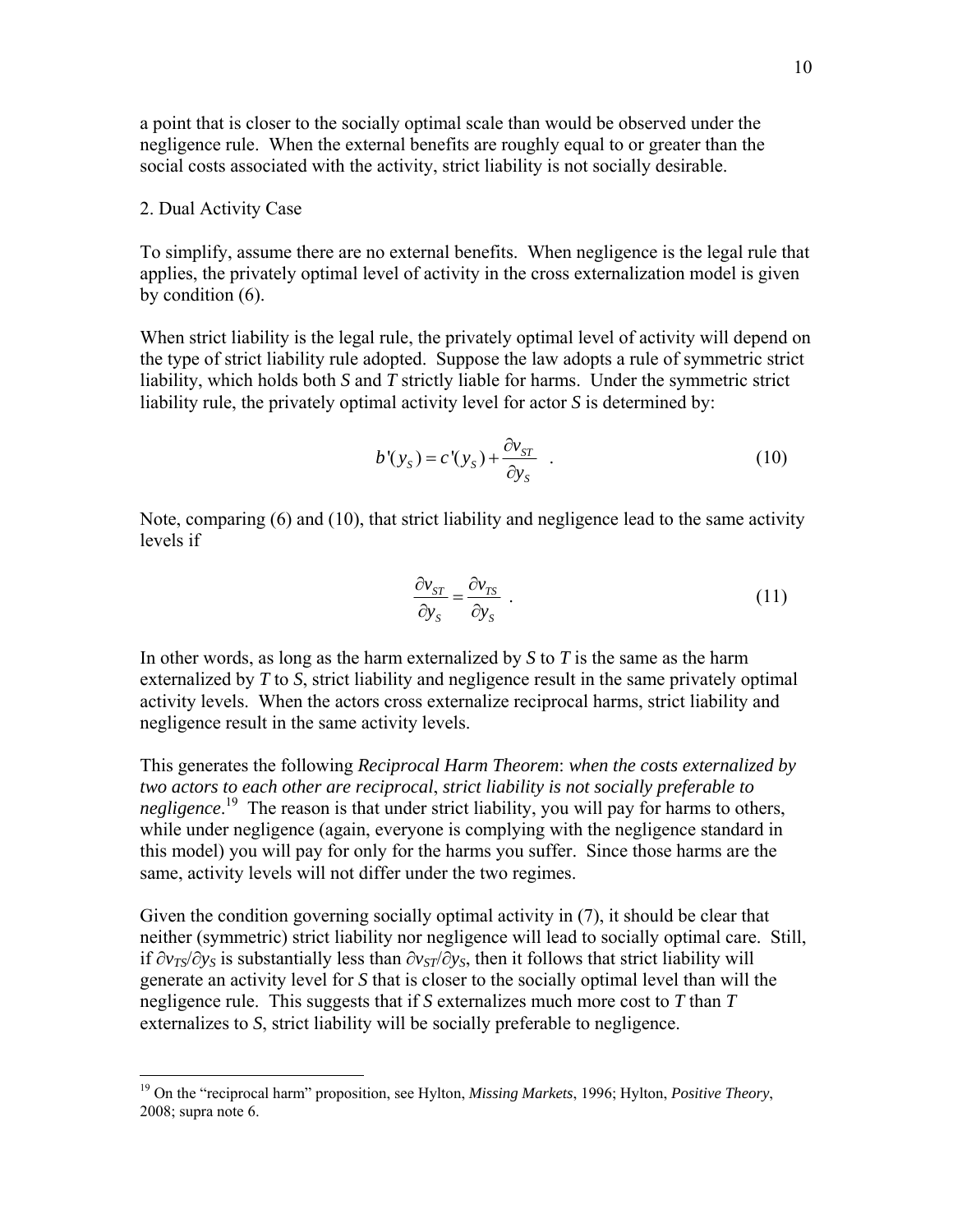Now consider asymmetric strict liability. Suppose *S* is subject to strict liability and *T* is subject to the negligence rule. Under asymmetric strict liability, the following conditions govern the activity levels chosen by *S* and *T*.

$$
b'(y_s) = c'(y_s) + \frac{\partial v_{rs}}{\partial y_s} + \frac{\partial v_{sr}}{\partial y_s}
$$
  

$$
b'(y_r) = c'(y_r)
$$
 (12)

These conditions imply that *S* will exercise the socially optimal level of activity, because he will pay for the harms he externalizes to *T* and he will also have to pay for the harms externalized by *T*. *T* will not exercise the socially optimal level of activity. If, however, *S*'s external costs are substantial and *T*'s are trivial, this is a better solution than the one provided by the negligence rule.

# III. Theory of Nuisance Law

I have presented an economic analysis of activity level choices and considered its implications for law. In this part I examine the law to see if it conforms to the predictions of the model.

Some parts of the doctrine are easily interpreted in light of similar tort rules. Consider the legal definition of a nuisance: an intentional, nontrespassory and unreasonable invasion into the quiet use and enjoyment of property. Intentional, in nuisance law, has always had a meaning similar to its meaning in the context of trespass law: it is enough if the defendant was aware of the nuisance, and the plaintiff is not required to prove that the defendant aimed to harm him. The term nontrespassory has always had the effect of distinguishing between invasions that interfere with exclusive possession of property or a portion of it (e.g., an invading boulder) and invasions that merely make it less desirable to remain in possession of property (e.g., smoke). I will go beyond these comparisons with trespass doctrine to examine how this paper's model justifies the definition and doctrines of nuisance.

#### A. Nontrespassory Invasions

The definition of a nuisance as a nontrespassory invasion distinguishes nuisances from trespasses and also from consensual transactions. If the interference is the result of the consent of the victim, then it is not properly characterized as an invasion.

The invasiveness requirement is implicated by the externality model. If the interference is consensual, in the sense that the affected party is fully aware of the nature of the interference and still contracts with the offending actor, then there is no need for the law to intervene to control the activity level of the offending actor. The activity level will be regulated to the optimal level by the market. Thus, if a person contracts with another to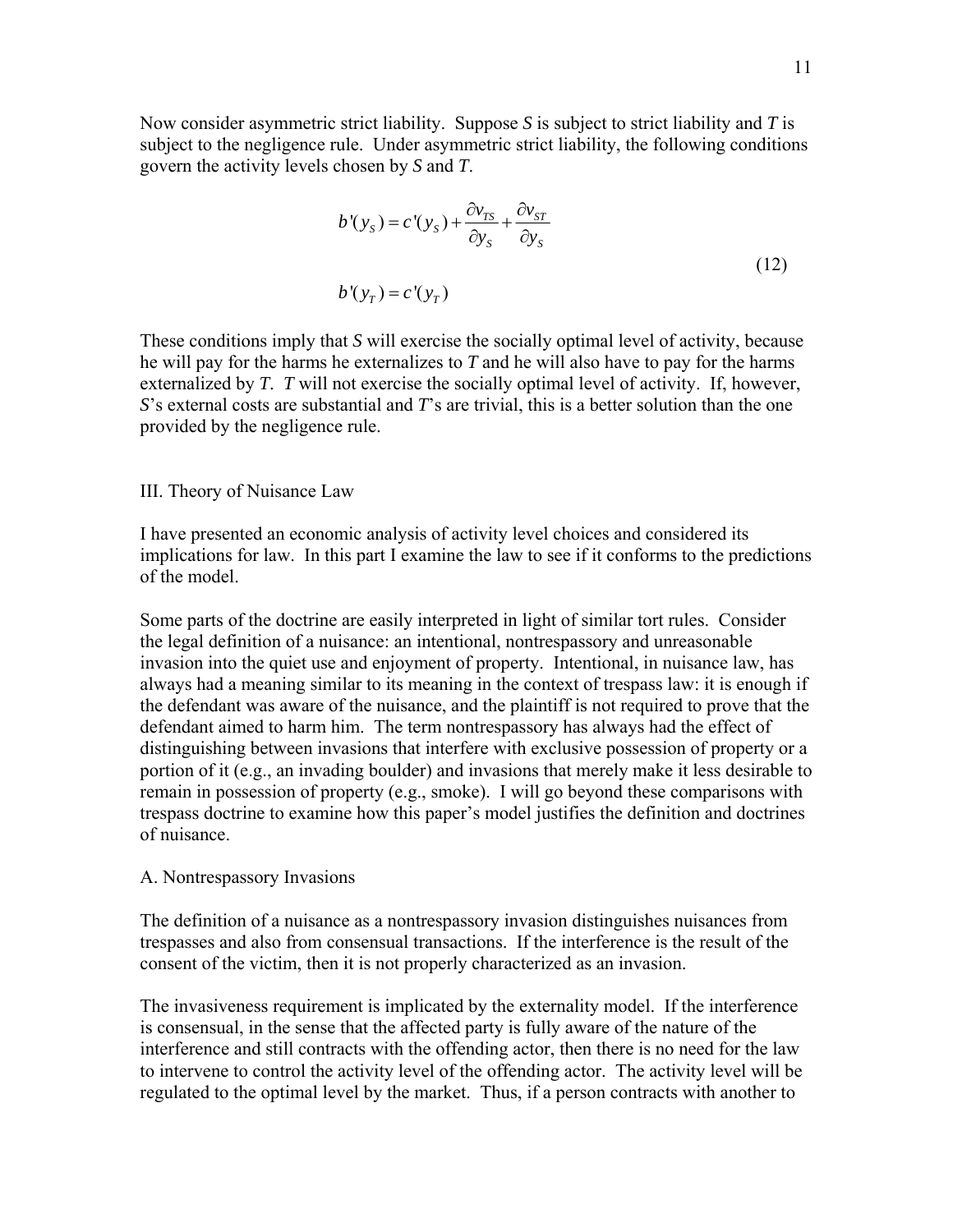install a noisy furnace, and he is fully aware of the noise that will be emitted by the furnace when he enters the contract, he has no basis to bring a nuisance claim against the furnace supplier for the noise interference.

This argument can be put in terms of the single-activity model. Suppose buyers are contracting with a seller whose product generates a negative externality – for example, the seller markets widgets that explode, but no one knows about the risk. Assume there is no positive externality associated with the product. Obviously, the buyers were not aware of the negative externality – otherwise it would not be an externality. The market equilibrium would occur at the output scale where the marginal private benefit of consumption equaled the marginal private cost of supply:  $b'(y) = c'(y)$ . But this would result in socially excessive consumption, because the socially optimal output scale occurs where  $b'(y) = c'(y) + v'(y)$ . If the buyers are aware of the negative feature of the product, then the effective market demand schedule would be  $b'(y) - v'(y)$ . The market equilibrium would occur where  $b'(y) - v'(y) = c'(y)$ , which is socially optimal.<sup>20</sup>

#### B. Intentional Invasions

1

The externality model provides a theory of intent in nuisance law. The purpose of strict liability is to regulate activity levels. In order to carry out this function, liability must be applied to actors that have sufficient information to have their activity level choices influenced by liability. For example, an actor that decides to locate a smoke-belching factory next to a residential area must be aware of the invasions caused by the smoke from his factory if strict liability is going to have any impact on his initial location  $\frac{1}{2}$  ln the cross externalization model examined earlier, strict liability led to optimal incentives on the part of the nuisance generator because the marginal cost of his activity became  $c'(y_S) + \frac{\partial v_{TS}}{\partial y_S} + \frac{\partial v_{ST}}{\partial y_S}$ . But if the nuisance generator does not have enough information to be aware of his imposition on others ( $\partial v_{ST}/\partial v_s$ ), the threat of strict liability cannot regulate his activity level choices.

Suppose, for example, the nuisance generator's activity causes toxic chemicals to leach into the soil and contaminate a tributary to the groundwater supply used by the victim. If the nuisance generator is unaware that chemicals are leaching into the soil, or (more likely) of the existence of the tributary, then the intentionality requirement would not be satisfied.<sup>22</sup>

 $20$  Invasiveness, viewed from an economic perspective, means that the negative externality was not the result of a consensual, fully informed transaction. Otherwise, the market would generate optimal consumption (activity) levels. It should be clear that there is no bright line economic definition of the invasiveness concept.

<sup>&</sup>lt;sup>21</sup> It is quite likely that strict liability will have ex post effects on an actor's scale or location decision. After moving to a location, the burden of strict liability probably would induce a nuisance generator to scale back its activity and perhaps to move it to another location, even if the generator was not aware of the costs imposed on victims. However, strict liability cannot affect ex ante incentives if the generator is unaware of the costs externalized to victims.

<sup>&</sup>lt;sup>22</sup> There is an underlying question of what it means to be "unaware" of the harm imposed on the victim. To some extent, this is a problem running through all of intentional torts. At some point, awareness of danger reaches the level where an actor's conduct has to be described as intentional. The courts have never set attempted to set out probability thresholds that would determine an awareness of harm that would requires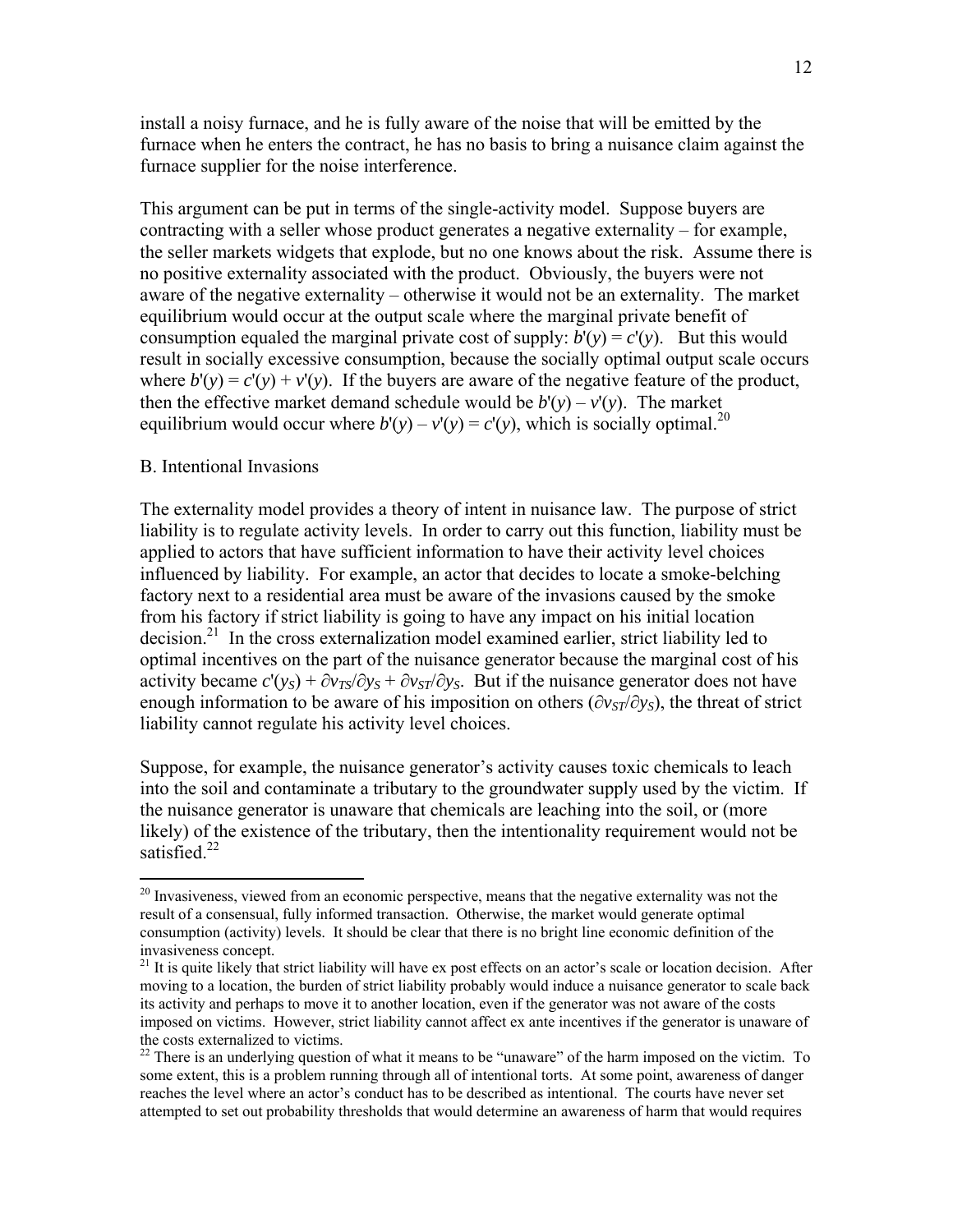It follows that intention in nuisance law, at its core, does not mean intending to harm the victim, or intending to interfere with the victim's use of his property. It is sufficient that the actor has enough information to either be aware of or to easily foresee the harmful impact of his activity on others.

# C. Unreasonable Invasions

The most important term in the definition of nuisance is "unreasonable". The theory of this paper suggests a clear interpretation for the reasonableness test of nuisance law. The model presented in the previous part suggests that an unreasonable invasion is one that is associated with an activity for which: (a) the external costs substantially exceed the external benefits, or (b) the external costs thrown off by the defendant's activity are not reciprocal to the external costs thrown off by other local activities.<sup>23</sup> These two conditions describe the settings in which the law should intervene to reduce an actor's activity level. Provided that the intentionality and nontrespassory descriptions apply to a particular invasion, the law should impose strict liability when the external costs exceed external benefits or are non-reciprocal.

Nuisance doctrine is closely related to the law and theory of strict liability articulated in *Rylands v. Fletcher*. 24 The *Rylands* court described several nuisance cases as falling within the rationale of its decision. This is useful because the law on *Rylands*-based strict liability has been set out with much greater clarity than nuisance law.

Using the theory of *Rylands* as the closest doctrinal source for nuisance law, we can set out the following test for a nuisance:

- (a) existence of a high degree of interference with the quiet use and enjoyment of land of others;
- (b) inability to eliminate the interference by the exercise of reasonable care;
- (c) extent to which the activity is not a matter of common usage;
- (d) inappropriateness of the activity to the place where it is carried on and;
- (e) extent to which its value to the community is outweighed by its obnoxious attributes.

I will refer to this below as the nuisance test. These factors are based on the Second Restatement's articulation of the *Rylands* doctrine in the form of a set of rules, in Section

the label intentional. For an early and rather complete examination of intent and probability in the law, see Oliver Wendell Holmes, Jr., The Common Law 52-59 (1881).

<sup>&</sup>lt;sup>23</sup> Many of the activities subjected to strict liability can be viewed as aggregations of risk rather than as different in kind from ordinary risks. For example, the risk created by storing explosives is simply an aggregation of the risk anyone creates by storing something that can explode. The unusual risk creation that justifies strict liability can therefore be viewed as an aggregation or consolidation of risks which are ordinarily confronted in a dispersed and uncorrelated form.

<sup>24</sup> L.R. 3 H.L. 330 (1868). The *Rylands* case treats ultrahazardous and nuisance cases as all part of the same general doctrine. On the connection between *Rylands* and nuisance doctrine, see also Hylton, Positive Theory of Strict Liability, *supra* note 6.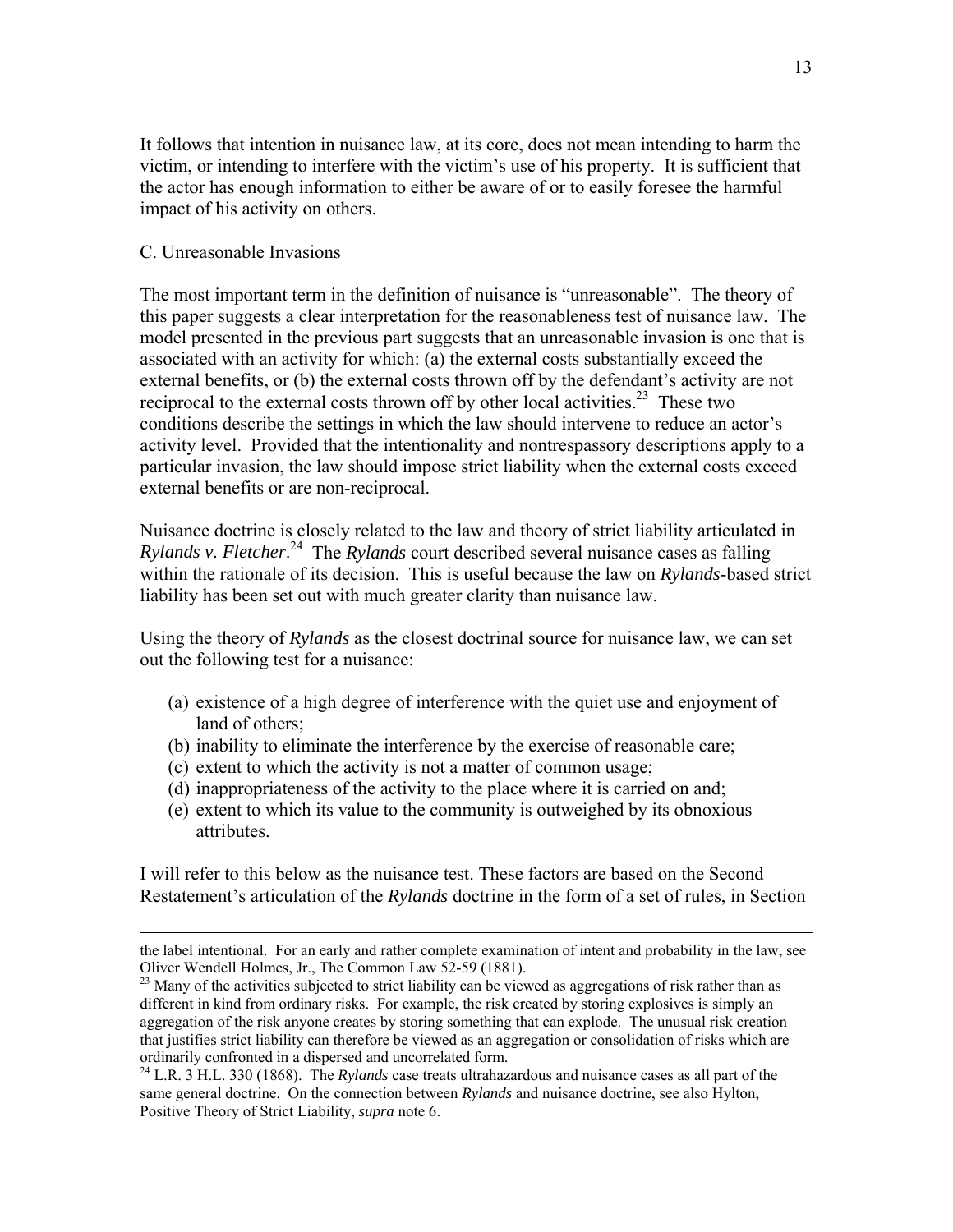520. The foregoing five-factor test is an attempt to examine whether the external costs thrown off by a nuisance substantially exceed external benefits, or are reciprocated by background external costs of other activities.<sup>25</sup>

The first two factors of this test require that the interference be substantial even when the actor is taking reasonable care. As in the case of abnormally dangerous activities, the first two factors should be treated as minimal requirements for nuisance liability. If, in other words, the interference would be trivial if the actor took reasonable care, then the interference should not be considered a nuisance, and there is no need to examine the remaining factors of the test.<sup>26</sup>

The remaining three components present the core of the reasonableness test in nuisance law. The third factor, common usage, helps identify activities for which the risks are reciprocal to those of other common activities. If an activity is one of common usage, then actors engaged in the activity will impose reciprocal risks on each other, and there is no basis for adopting strict liability over negligence.<sup>27</sup>

The fourth factor, inappropriateness, is both another way of determining whether the activity imposes a reciprocated risk and a way of assessing whether the risks are balanced off by the external benefits. Since the fourth factor focuses on the location, it should be treated as a type of assumption of risk test. An activity would be considered appropriate or reasonable for its location if its costs are typical of other activities in the locale, or if its externalized benefits would make it reasonable for someone in the area to tolerate the costs (because the externalized benefits exceed the externalized costs).

The last factor asks the court to directly compare the benefits externalized by the activity and the costs externalized. When the benefits are substantial, the last factor suggests that the court should be reluctant to impose liability on a nuisance theory. Consider, for example, the noise generated by a fire station. Suppose it is a particularly busy fire station. The noise generated by fire trucks constantly moving in and out of the station with their alarms running could be deemed to substantially interfere with the quiet use and enjoyment of land by neighbors. However, the neighbors also benefit by being

 $25$  The Second Restatement has another provision, Section 826, that sets out a test specifically for nuisance law (discussed supra, note 1). However, Section 826 fails to appropriately distinguish nuisance and negligence doctrine, and to give a proper sense of the balancing test implicit in nuisance doctrine. In contrast, Section 520 of Restatement (Second) provides a fairly accurate description of the *Rylands* common law, which is equivalent at its core to the nuisance common law.

<sup>&</sup>lt;sup>26</sup> Judge Posner's decision in Indiana Harbor Belt R.R. v. American Cyanamid Co., 916 F.2d 1174 (7th Cir. 1990), an ultrahazardous activity strict liability case, is consistent with this proposition.

<sup>&</sup>lt;sup>27</sup> One strand of the property-rights (or trespass law) perspective (discussed supra, note 4) has suggested that the reciprocal harms concept can be understood as a softening of property rights in settings in which transaction costs could justify it. See Richard Epstein, Nuisance Law: Corrective Justice and Its Utilitarian Constraints, 8 J. Legal. Stud. 49 (1979). The corrective justice theory is quite different from the economic model examined here. Corrective justice theories sometimes reach conclusions that are consistent with economic models, as in this case, but they tend to be based on a style of argument that eschews formal analysis. Moreover, within an economic framework, one of the important questions examined in any attempt to provide a positive theory of the law is whether the legal rule at issue is likely to lead to a socially optimal equilibrium. That question is unaddressed in the corrective justice context.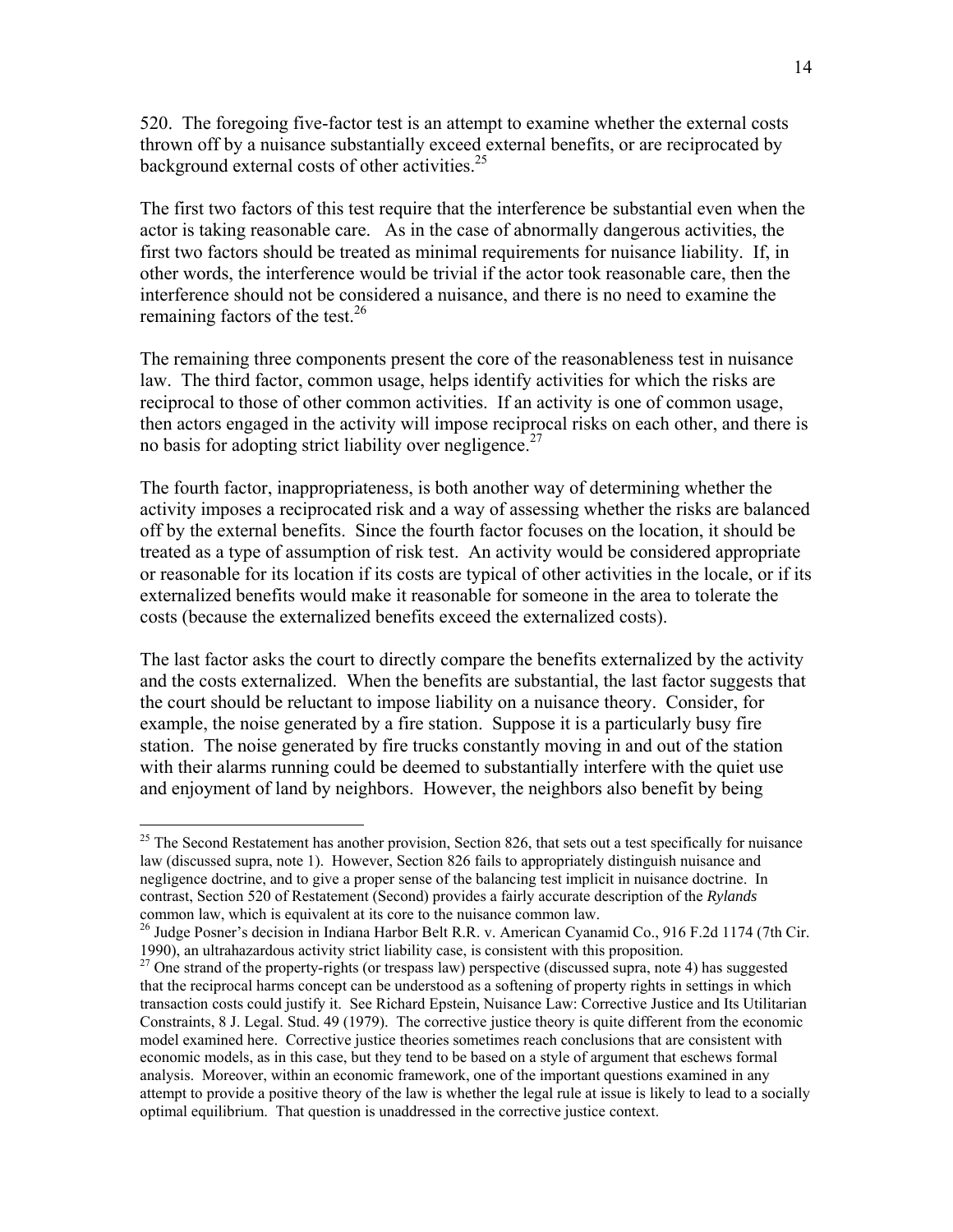located close to the fire station. Since those benefits are substantial and widely dispersed, the neighbors should not be allowed to impose strict liability on a nuisance theory against the fire station. There is no economic basis for using liability as an incentive to force the fire station to cut back on its activity or to reconsider its location decision.<sup>28</sup>

In *Baines v. Baker*,<sup>29</sup> the defendants proposed to erect a hospital for treating smallpox patients in Coldbath Fields, London. The plaintiff, an owner of rental property in the area, sued to enjoin the building as a nuisance. The court refused to enjoin on the ground that the plaintiff's property-value losses due to fears, even though rational, were not recoverable through a nuisance action; and that the public benefits of the hospital would justify the external costs.

The most famous nuisance case involving the balancing of external costs and benefits is *Pennsylvania Coal Co. v. Sanderson*. 30 The defendants operated a coal mine, and in the process of operation brought up underground water. The water brought up by the mining operation flowed into and polluted a surface stream that was used three miles away by the plaintiff as a source of water for the home. The court described the case as pitting the interests of the leading industry of the state against riparian property owners. It also characterized the case as a purely private nuisance, not affecting general access to usable water, because the community had "abundant pure water from other sources."<sup>31</sup> The court held that the plaintiff's activity had to yield because of the importance of the defendant's activity to the local economy.<sup>32</sup>

The externality balancing test implies a movement toward expanding strict liability as an economy becomes wealthier. For a subsistence level economy, the introduction of industry should have enormous beneficial externalities. But as the wealth and industry expand, the positive externalities of industrial expansion probably diminish.<sup>33</sup> And wealthier consumers will attach a greater valuation to recreational and aesthetic interests.

D. Scope of Liability: Proximate Cause, Extra-Sensitive Plaintiffs, and Coming to the Nuisance

Under the proximate cause rule courts have limited the scope of nuisance liability to injuries that are connected in a predictable way to the externalized risk. Injuries that are

<sup>&</sup>lt;sup>28</sup> See Malhame v. Borough of Demarest,  $162$  N.J. 248, 392 A. 2d  $652$  (Law Div. 1978).

 $29$  (1752) Ambler 158; for a summary, see Nathaniel Cleveland Moak & John Thomas Cook, Reports of Cases Decided by English Courts: with Notes and References, 1884, at 368-69, text available online at: http://books.google.com/books?id=i3UyAAAAIAAJ. 30 113 Pa. 126; 6 Atl. 453 (1886). For an insightful discussion of *Sanderson*, see Todd J. Zywicki, *<sup>A</sup>*

*Unanimity-Reinforcing Model of Efficiency in the Common Law: An Institutional Comparison of Common Law and Legislative Solutions to the Large-Number Externality Problems*, 46 CASE W. RES. L. REV. 961, 1017-1020 (1996).

 $31$  Id., at 459

 $32$  Id.

 $33$  In particular, the positive externalities created by the enhancement of market infrastructure and other social benefits from industrialization diminish. However, even in a wealthy industrialized economy, there may be commercial activities that throw off external benefits. For example, information technology, by enhancing the dissemination of information through society, carries significant positive externalities.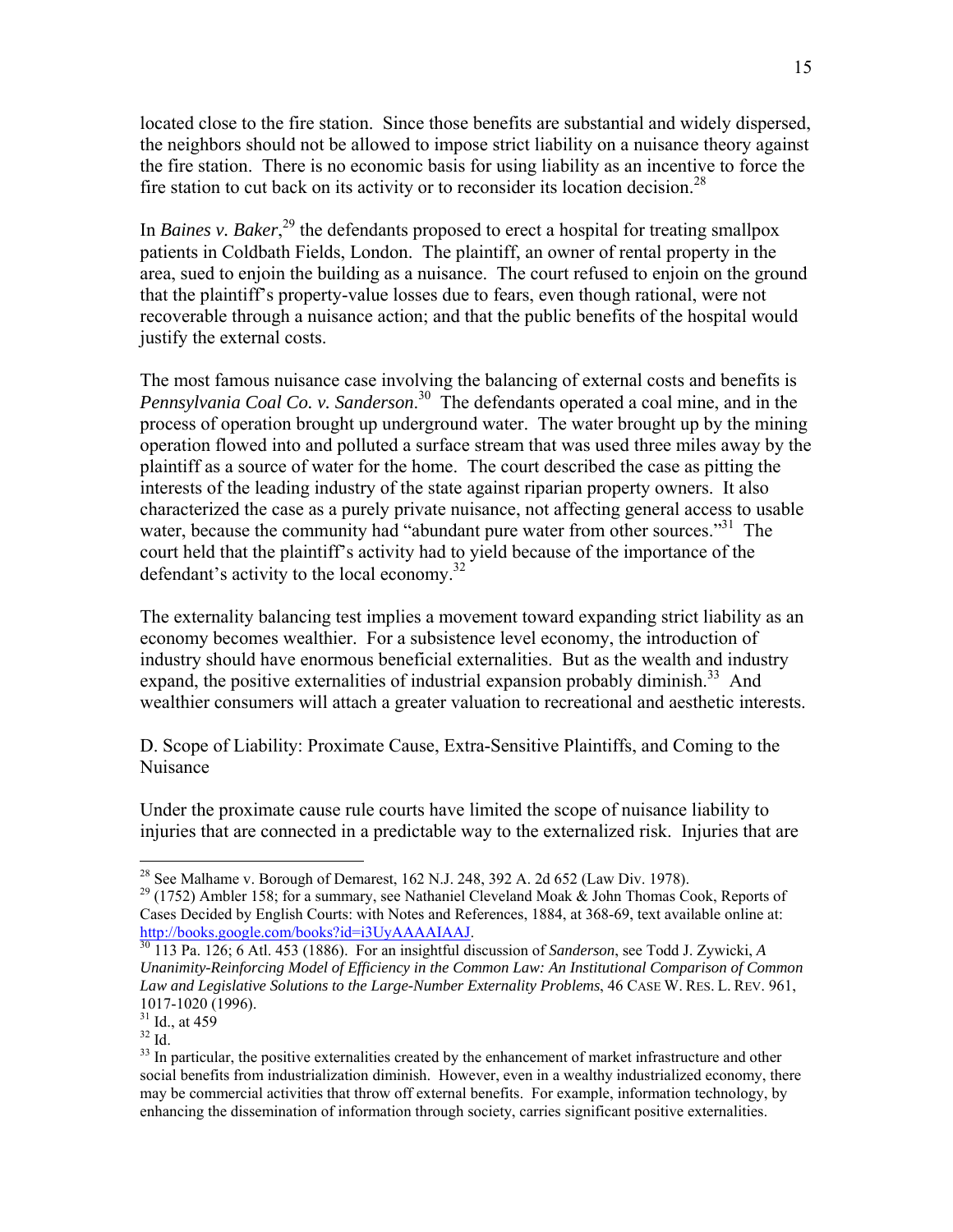not predictably related to the externalized risk are not within the scope of strict nuisance liability. The externality model suggests a reason for this: to focus liability on the cost externalizing features of the defendant's activity rather than the activity per se. Suppose the victim drives his car into the defendant's malarial pond. To permit a strict liability action would fail to tax the defendant's activity for the specific risk creation – i.e., the risk of malaria – that nuisance law aims to discourage.

A clearer justification for the proximate cause rule in nuisance law can be based on the model of the previous section. Return to the single-activity model and let the externalized risk component,  $v(y)$ , be separated into two subcomponents,

$$
v(y) = v_1(y) + v_2(y),
$$
 (13)

where  $v_1(y)$  is the normal risk externalized by activities of the defendant's type and  $v_2(y)$ is the extraordinary risk that makes the defendant's activity a nuisance. For example, in the case of a malarial pond,  $v_1(y)$  is the risk externalized by any water storage, and  $v_2(y)$  is the malaria risk. The proximate cause rule excludes liability for the normal risk component. If, as nuisance law implicitly assumes, normal risks are balanced off by (normal) positive externalities, then excluding liability for normal risk leads to optimal activity levels.

To see this, note that the social optimum would require the level of care to be set so that  $b'(y) + z'(y) = c'(y) + v'(y) + v'(z(y))$ . If most normal negative externalities (background risks) are cancelled out by normal positive externalities,  $z'(y) = v'(y)$ . Thus, the social optimum is achieved where  $b'(y) = c'(y) + v'(y)$ . The proximate cause rule leads to the social optimum in activity by excluding the normal risk component,  $v_1(y)$ , as a source of liability. In terms of Figure 1, suppose  $v'(y)$  represents the "low externality" cost increment (*MSC* (low externality)), and suppose  $v'(y)$  represents the "high externality" cost increment (*MSC (high externality)*). If normal positive externalities are present (i.e., *MSB (low externality)* measures the marginal social benefit of the activity), the socially optimal activity level is that associated with point *C*. However, strict liability applied without any offset based on the proximate cause rule would lead the actor to choose the activity level associated with point *E*. Applying the proximate cause rule of nuisance law, which limits application of strict liability to those injuries attributable to the extraordinary risk, leads the actor to choose the socially optimal activity level (point *C*).

The extra-sensitive plaintiff problem is closely related to the proximate cause issue. Nuisance law does not provide for compensation to the extra-sensitive plaintiff, such as one who complains of illnesses caused by such ordinary activity as the ringing of church bells.<sup>34</sup> The justification for this settled piece of the law is best understood in terms of the theory offered here. A nuisance exists when the externalized costs associated with an activity are substantially in excess of externalized benefits, or the externalized costs are not reciprocated by the external costs of other background activities. The comparison of externalized costs and benefits is made with respect to statistical averages, not to any particular plaintiff. If, on the basis of statistical averages, the externalized costs

<sup>34</sup> Rogers v. Elliott, 15 N.E. 768 (Mass. 1888).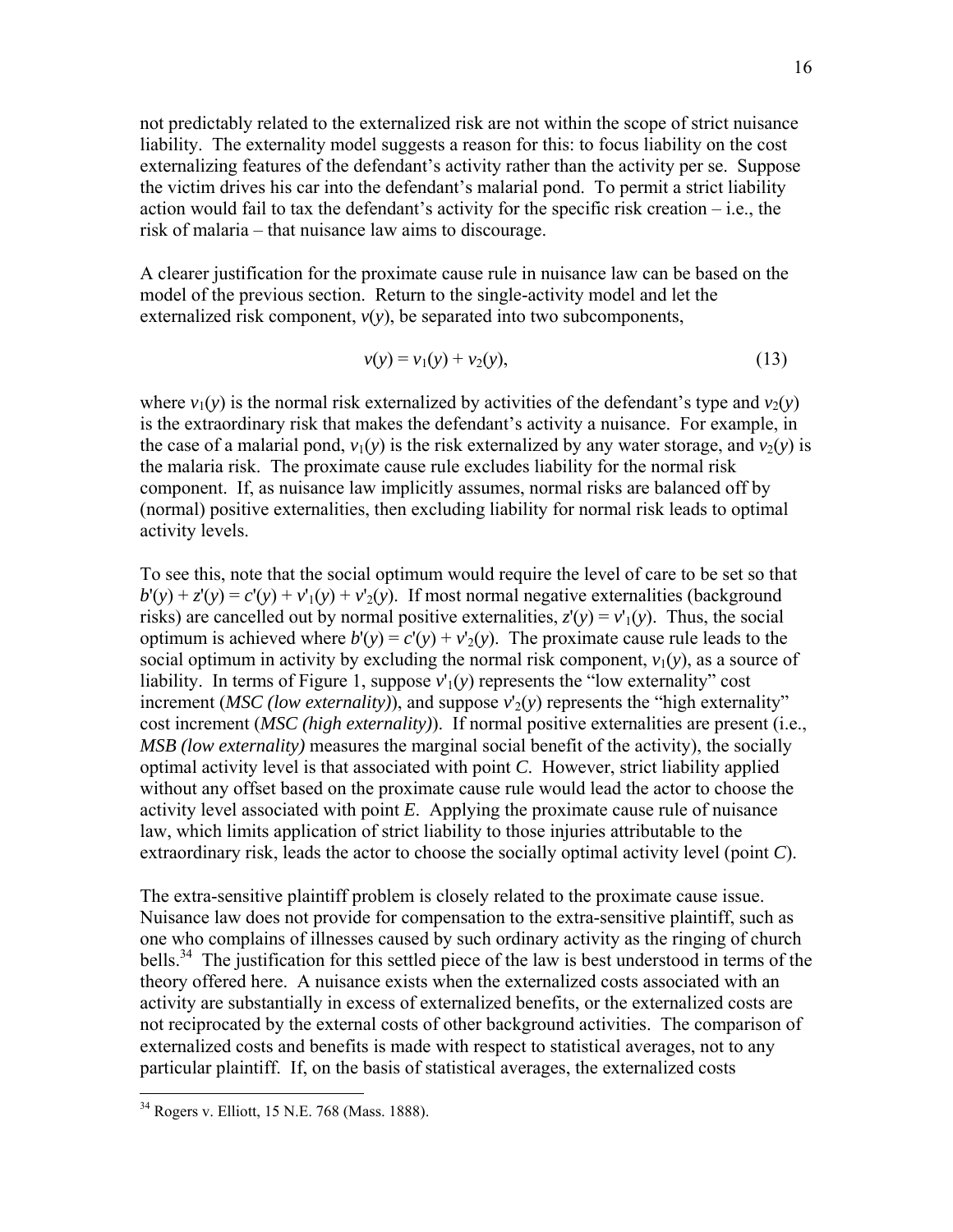associated with an activity are not substantially greater than the externalized benefits (or background external costs), then the activity is not a nuisance, under this framework, even though an individual within the community might suffer an injury from it.

In terms of the model, the extra-sensitive plaintiff rule, as well as other rules, can be understood by introducing random components to the external cost. In the single-activity model, let

$$
v(y) = v_1(y) + \varepsilon_1(y) + v_2(y) + \varepsilon_2(y)
$$
\n(14)

where the error terms represent random shocks that might alter the externality level in specific instances beyond the average level. The law, however, has to be determined by and for average cases. Thus, the optimal activity condition is  $b'(y) + z'(y) = c'(y) + v'(y)$  $+v_2(y)$ , and since on average  $z'(y) = v_1'(y)$ , the optimal activity condition simplifies to  $b'(y) = c'(y) + v'_2(y)$ .

This analysis implies that if the average risk associated with the activity is only the background level  $v_1(y)$ , the activity is not a nuisance even if the associated random shock component  $(\varepsilon_1(y))$  is substantial in a specific instance. The activity of ringing church bells emits a normal background risk. In a specific instance, it may lead to an unusual harm, such as causing a church neighbor to suffer a rare neurosis. The harm observed in that specific instance does not alter the finding that the activity itself does not constitute a nuisance.

In the same sense  $v_2(y)$  can be taken to represent the expected risk associated with the extraordinary externalization component. Because social optimality requires  $b'(y) = c'(y)$  $+ v<sub>2</sub>(y)$ , strict liability is imposed for this component of the external cost. The error term  $\epsilon_2$  can be taken to represent remote risks. For example, suppose the actor emits an unusual amount of black smoke, sufficient to create a public nuisance for passersby on the roads. Suppose the smoke does not interfere with a passerby, but the passerby stops to look at the smoke. After the passerby returns to the road he gets into an accident. The smoke emission would be a "but-for cause" of the accident, but it would be considered a remote injury in relation to the extraordinary externalization component. By excluding liability for remotely related injuries, nuisance law maintains incentives for socially optimal activity levels.

A better sense of the motivation for the proximate cause test in the case in which the specific extraordinary risk has been realized can be suggested by writing the risk decomposition as

$$
v(y) = v_1(y) + v_2(y)(1 + v_{1|2}(y) + \dots + v_{N|2}(y))
$$
\n(15)

where each component  $v_{1/2}(y)$  through  $v_{N/2}(y)$  represents a conditional risk based on the realization of the extraordinary risk  $v_2(y)$ . When the extraordinary risk is realized – e.g., a continuing release of black smoke or loud noise – many other events may change as a result, generating injuries. Those other events can be viewed as conditional risks; again,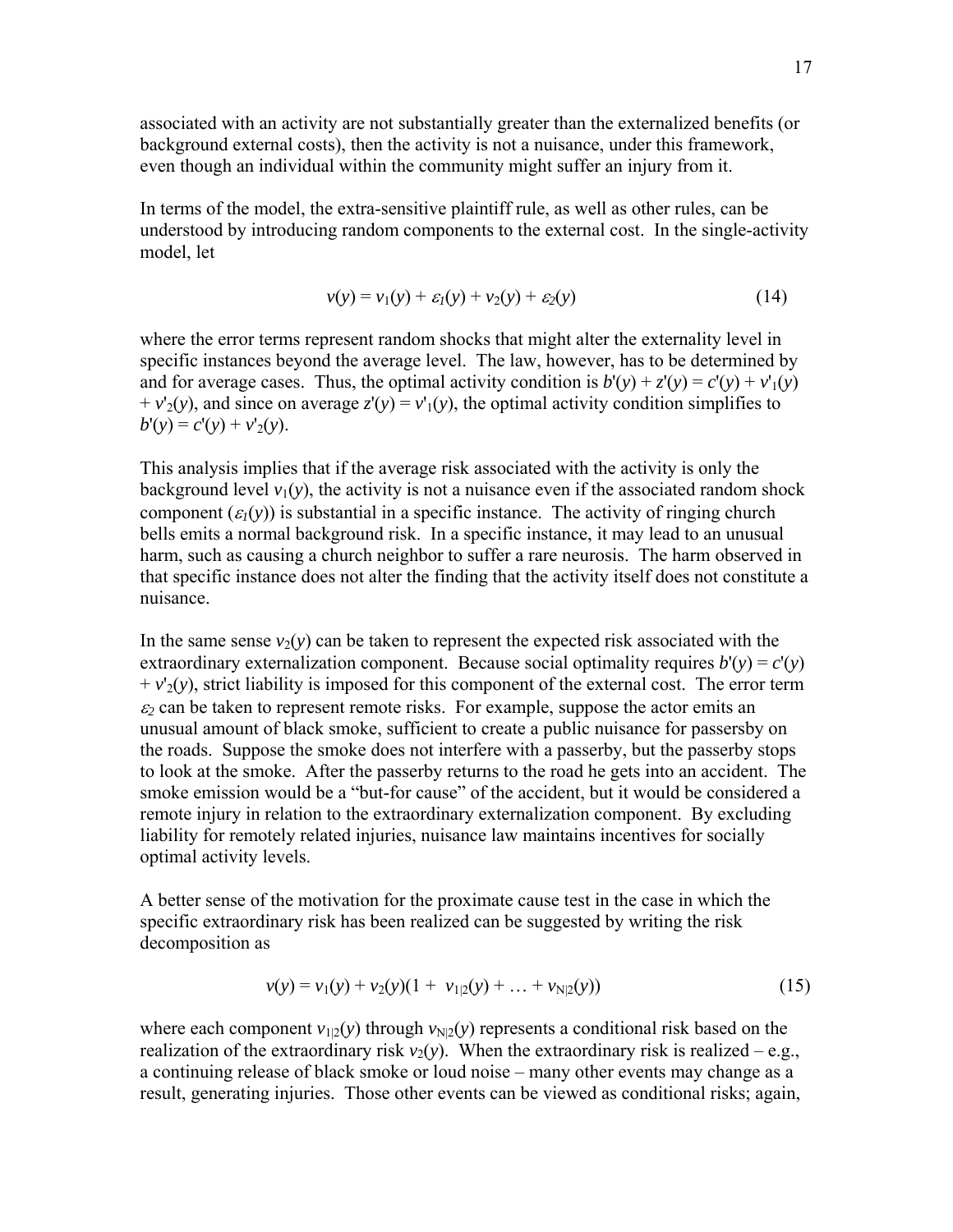consider the example of the passerby who delays his travel as he looks at the black smoke and then gets hit by a bolt of lightning two minutes later. The release of the extraordinary risk reshuffles the deck, in a sense, and changes the path of later events. But if the nuisance generator is held liable because the release of the extraordinary risk has "reshuffled the deck", then he will be potentially liable for an infinite number of injuries. If courts held defendants liable for the conditional risks, the liability would be virtually limitless. The proximate cause test reduces the risk of limitless liability and generally avoids excessive liability.

# E. Coming to the Nuisance

Sometimes defendants argue that plaintiffs should not be able to recover because they "came to the nuisance". The coming to the nuisance defense is valid in some cases, but not in all. The theory of this paper provides a justification for the ambiguous treatment of the coming-to-the-nuisance defense.

Since the goal of nuisance liability is to optimally regulate activity levels, a victim's decision to come to the nuisance is certainly a relevant piece of information. The victim's decision to move is no different from the case of the buyer who contracts with a seller to purchase some item with a latent and dangerous defect. If the buyers are aware of the negative feature of the product, then the effective market demand schedule would be described by  $b'(y) - v'(y)$ . The market equilibrium would occur where  $b'(y) - v'(y) =$  $c'(y)$ , which is socially optimal. Thus, if a smoke-belching factory sits alone in an area, and the victim moves next door to it, there would be no reason to view the factory's activity as socially excessive. In this case, the coming-to-the-nuisance defense applies.

There are two reasons that the coming-to-the-nuisance defense might not be desirable in this model. First, the victim may not have been aware of the offender's activity when purchasing his property. In *Ensign v. Walls*, 35 the defendant maintained dog-breeding business in residential area of Detroit. The invasions (odors, noise, occasional escapes, filth) caused by the defendant's activity may not have been obvious to prospective residents; most probably became aware of the nuisance after moving in. Using the single-activity model for the purposes of analogy, in this sort of case the market equilibrium would occur where  $b'(y) = c'(y)$  (because the invasive feature of the defendant's activity was not apparent to the new resident), while the social optimum would occur where  $b'(y) - v'(y) = c'(y)$ .

The second reason the coming-to-the-nuisance defense may not be desirable is that the market for real property can be distinguished from most other markets for goods or services. Suppose the community consists of one smoke-belching factory and 99 residents. It is clear in this case that the reciprocal harm condition would not be satisfied  $(\partial v_{TS}/\partial v_{S} \neq \partial v_{ST}/\partial v_{S})$ ; the background risks externalized by the residents would be trivial in comparison to the cost externalized by the factory. If the coming-to-the-nuisance defense were allowed, there would be no mechanism to control the activity level of the factory. The factory could double its level of activity without meeting any liability. This

<u>.</u>

<sup>35 34</sup> N.W.2d 549 (Mich. 1948).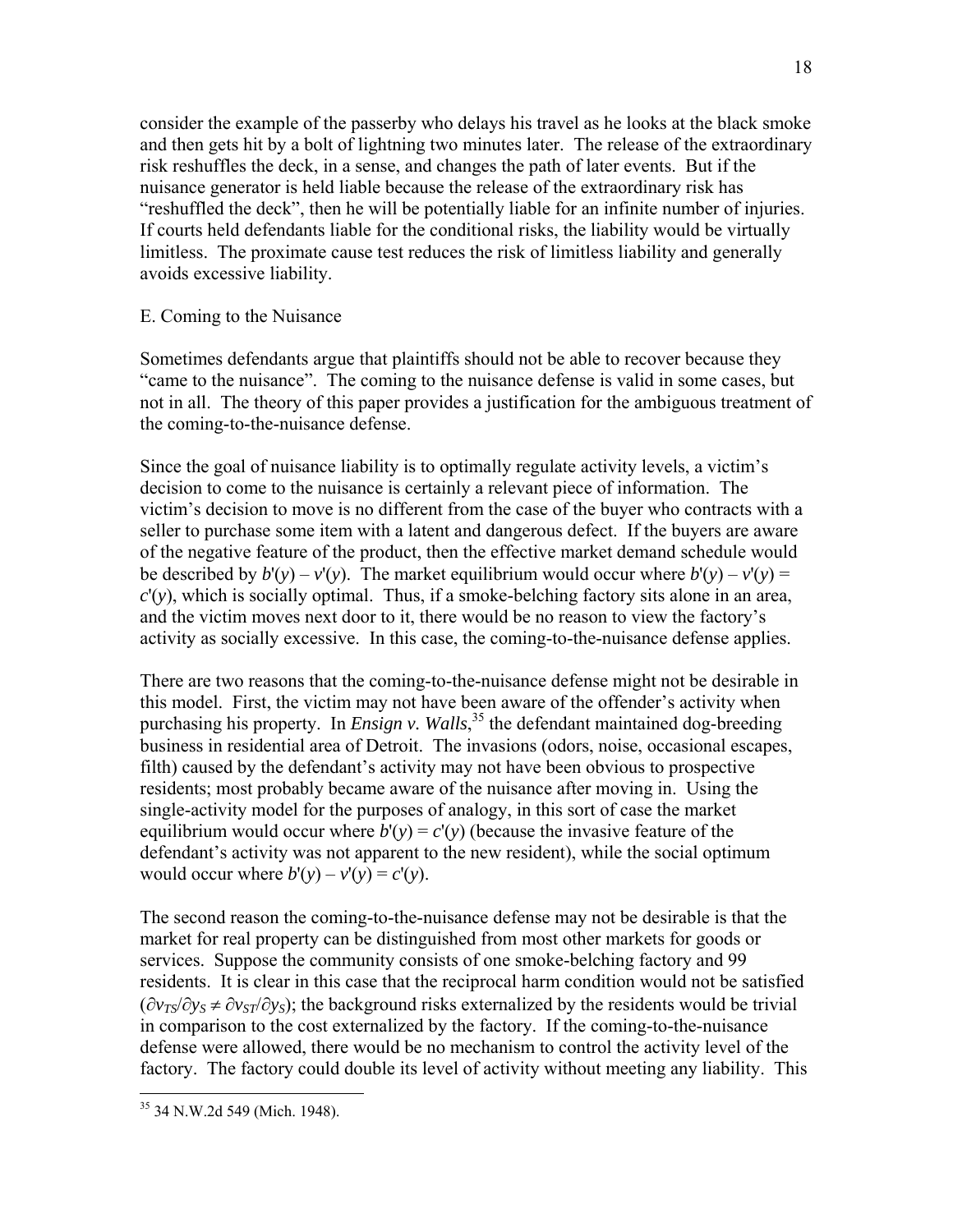is distinguishable from the ordinary market setting in which the market transaction involves a fixed level of risk (e.g., a widget that explodes with probability .01), and in which the turnover of buyers continually constrains the consumption of risky products.<sup>36</sup>

As a general matter, strict nuisance liability hinges on a comparison of externalized costs to externalized benefits or to reciprocal background risks. The historical pattern should not be controlling.

The justifications for the law on priority offered within this model do not diminish the more traditional transaction-cost based understanding. A rule favoring priority would encourage socially wasteful races and expropriation.<sup>37</sup> My argument suggests that one can account for the law on priority without resorting to the transaction cost theory.

# F. Shut Downs

 $\overline{a}$ 

Notice that in Figure 1 if external costs are very high and external benefits are nonexistent, the optimal scale of the offending activity is zero. Another way of expressing the same point is in terms of total benefit and total costs. A shut down of activity should occur when  $b(y) + z(y) \leq c(y) + v(y)$ ; or equivalently when  $b(y) - c(y) \leq$  $v(y) - z(y)$ . In other words, a shut down should occur when the net external cost exceeds the joint surplus from the activity. $38$ 

The theoretical recommendation that a cost-benefit test should apply to the issuance of injunctions is consistent with nuisance law. In *Boomer v. Atlantic Cement Co.*<sup>39</sup>, the New York court reversed a preexisting state doctrine that favored the granting of injunctions for any substantial unreasonable invasions. The court held that in the presence of a great disparity between the economic value of the nuisance generator's activity and the harm imposed on the victims, courts should issue damage awards rather than injunctions. The reason underlying the decision was consistent with long-standing principles of equity, which most courts follow on the matter of injunctions. Under those principles, an

<sup>&</sup>lt;sup>36</sup> The key problem is the ability of the factory to increase the invasion without facing any additional cost. In the case of the widget seller, the risk of explosion is fixed with every widget. Moreover, if the widget seller causes the risk of explosion to increase, that will affect the widget market – assuming buyers know the risk. The market constrains the widget seller, to some extent, from increasing the risk. In the nuisance context, suppose a new resident purchases property knowing the risk of an invasion, so the cost of the invasion is capitalized into the property price. But for any given expectation of risk, the nuisancegenerating factory can always make it worse later. If the nuisance-generator could assert priority as a defense, the cost of making it worse for residents would be zero on the margin.

<sup>&</sup>lt;sup>37</sup> Wittman, supra note 7; Snyder and Pitchford, supra note 7; Epstein, supra note 21; Smith, supra note 4. <sup>38</sup> The shut down point is reached where the net social benefit from the activity is obviously negative. Although Calabresi and Melamed did not examine nuisance doctrine, the general notion that injunctions could be appropriately applied to activities for which the social costs clearly outweighed the social gains was explored, largely in the margins, of their famous article on property rules, see Calabresi and Melamed, supra note 4. For a more extensive model, see Keith N. Hylton, *Property Rules and Liability Rules, Once Again*, 2 REV. LAW & ECONOMICS 137 (2006). This is also consistent with Cooter's prices and sanctions model, see Robert D. Cooter, *Prices and Sanctions*, 84 COLUM. L. REV. 1523 (1984). 39 26 N.Y.2d 219, 257 N.E. 2d 871, 309 N.Y.S.2d 312 (1970).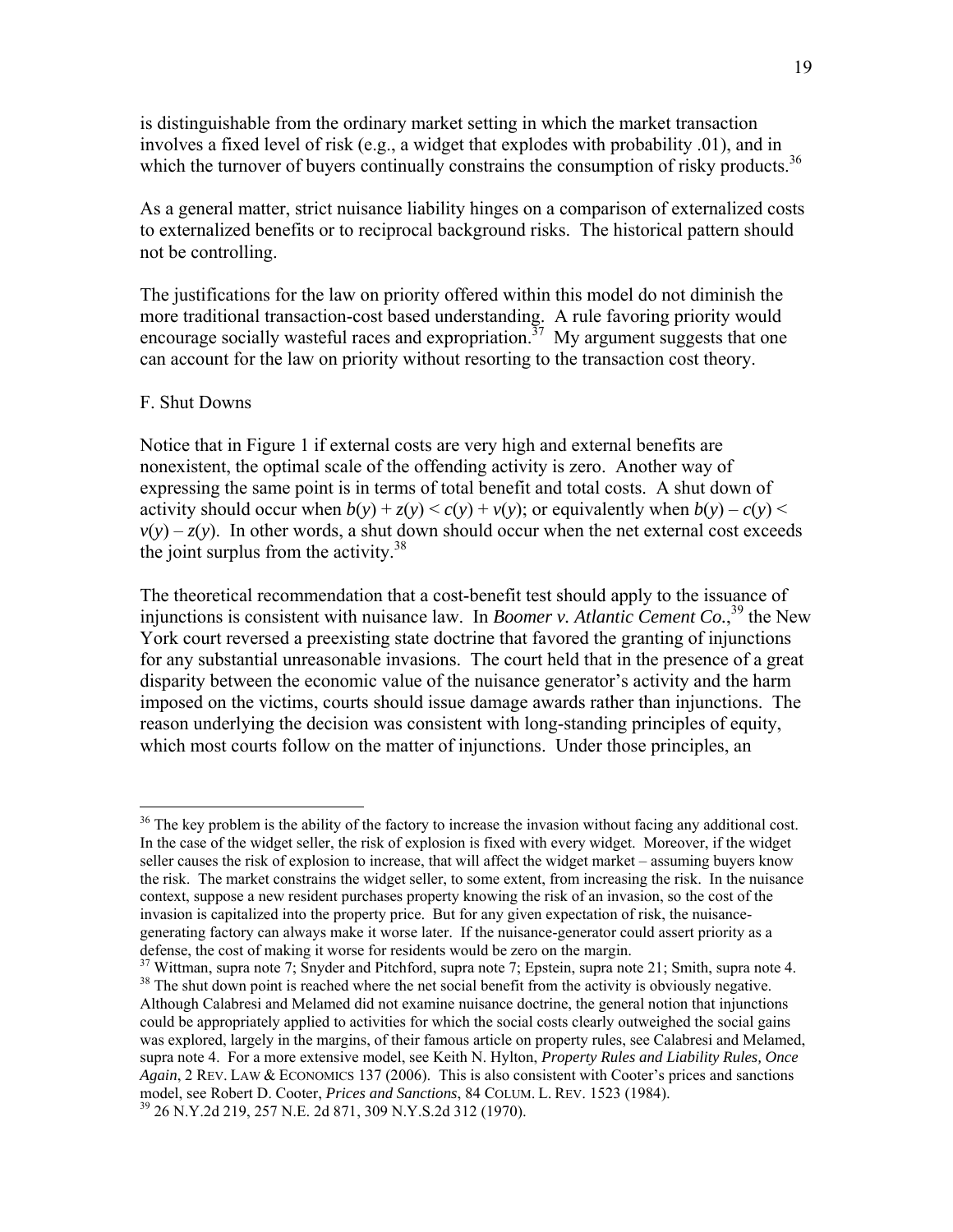injunction would be appropriate only when the benefits of an injunction appeared to be greater than the costs.

If damage payments accurately reflected all of the losses suffered by victims, there would never be a need to issue an injunction. Every case involving extremely high external costs would be shut down, in effect, by damage awards.<sup>40</sup> Given this, why are injunctions are ever issued?

The economic case for injunctions is that damage awards do not compensate for all of the losses suffered by victims of nuisances. The more specific reasons differ in the private and public nuisance settings. In the private nuisance setting, a sufficiently offensive invasion will impose large subjective losses on victims. For example, suppose the offending activity sends so much black smoke over the plaintiff's property that it is impossible to live on the property. Then the defendant has effectively seized the property of the plaintiff. A damage award in this case would compensate the plaintiff for the market value of the property, but not for the subjective loss from expropriation. The injunction is preferable because it forces offending activities to either pay for the full losses (objective and subjective) or shut down. In the public nuisance setting, the damage awards will also fail to compensate plaintiffs for all of their losses. The rule governing damages does not provide compensation for ordinary inconveniences. However, even if victims could be compensated for ordinary inconveniences, most would not sue because the cost of suit would be to be too high relative to the likely damage awards. Given this, the injunction is socially preferable.

The injunctions can be viewed in both cases as minimizing error costs. Damage awards could in theory lead to optimal shut down decisions, but the types of error built in to the strict liability system are obvious. Subjective losses are not compensated in the private nuisance cases and the standard inconveniences are not compensated through public nuisance lawsuits. Because of these gaps, nuisances that should be shut down may easily escape that outcome in a system in which courts applied only liability rules to nuisance activities.

VI. Remaining Notes on the Transaction Cost Model and Boundary Issues

 $\overline{a}$ 

A complete economic model of nuisance law would consist of the transaction cost model and the externality model, with the transaction cost model used to explain the boundaries of nuisance law and the externality model used to explain its regulatory function. The foregoing analysis deemphasizes the boundary question that has been the focus of transaction cost analysis. The strategic decision to deemphasize the boundary question does not at all imply that it, and the transaction cost model, are in any sense less important.

I have already noted some of the boundary questions examined under the transaction cost model; specifically the choice between trespass and nuisance, and the rule on priority.

<sup>40</sup> See, e.g., A. Mitchell Polinsky, *Resolving Nuisance Disputes: The Simple Economics of Injunctive and Damage Remedies*, 32 STAN, L. REV. 1075 (1980).